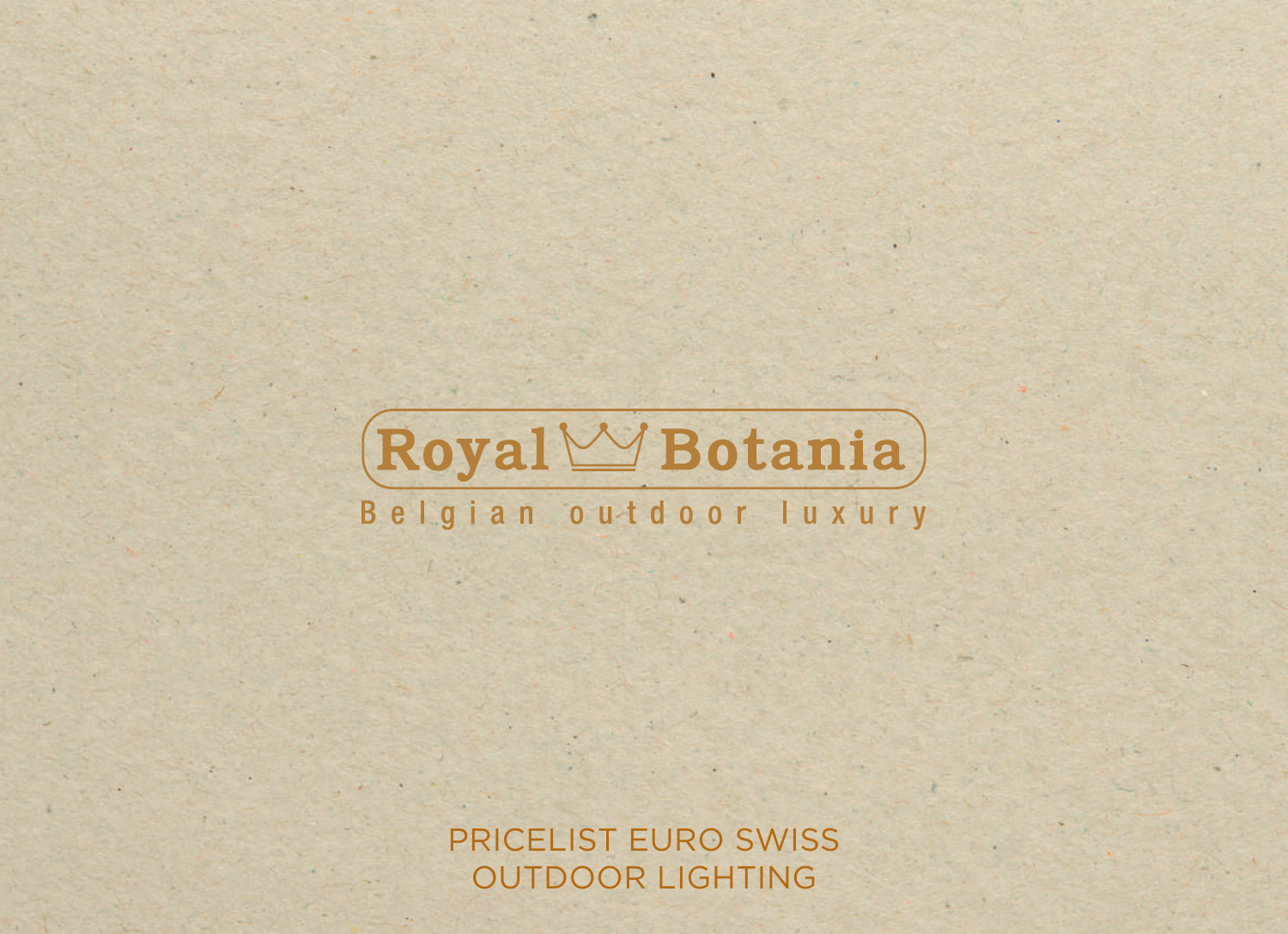### PRICES EXCLUSIVE RECUPEL CONTRIBUTION PRIJZEN EXCLUSIEF RECUPELBIJDRAGE PRIX HORS CONTRIBUTION RECUPEL PREISE EXKLUSIV RECUPEL-BEITRAGE

VALID FROM | GELDIG VANAF | VALABLE À PARTIR DU | GÜLTIG AB 01/03/2019

### OUTDOOR LIGHTING

| 04              | 3D                  | 14 | Non           |
|-----------------|---------------------|----|---------------|
| 04              | Beacon              | 14 | Non-Side      |
| 04              | Beacon Wall         | 14 | Northpole     |
| 05              | Beamy               | 15 | Omega         |
| 05              | Beamy Wall          | 15 | Parker Flood  |
| 05              | <b>Bullet</b>       | 15 | Parker Path   |
| 06              | Cloche Wall         | 15 | Parker Wall   |
| 06              | Club                | 15 | Prato         |
| 06              | Club Lounge         | 16 | $Q - Bic$     |
| 07              | Dome Floor          | 16 | Q-Bic Floor   |
| 07              | Dome Gate           | 16 | Q-Bic Wall    |
| 08              | Dome Move           | 17 | Ropy          |
| 08              | Dome Small          | 17 | Rusty         |
| 09              | Dome Wall           | 18 | Spiky         |
| 10 <sup>°</sup> | Ellipse             | 18 | Spiky Loung   |
| 10              | <b>Ellipse Wall</b> | 19 | Spotty        |
| 10              | Glow                | 19 | Spotty Wall   |
| 11              | Irony               | 19 | Tesla Ceiling |
| 11              | Lighthouse          | 19 | Tesla Wall    |
| 12              | Log                 | 20 | Tristar       |
| 12              | Log Wall            | 20 | Twin          |
| 12              | Lunar               | 20 | Wally         |
| 12              | Moso Ground         |    |               |
| 13              | Moso Wall Up & Down |    |               |
| 13              | Neptune             |    |               |

# ADDITIONAL INFORMATION

|   |   | bc |  |
|---|---|----|--|
| r |   |    |  |
| ı | Ì |    |  |

| -21 | Accessories          |
|-----|----------------------|
| O.9 | Dome Glass Varieties |

ounge

ROYAL BOTANIA RESERVES THE RIGHT TO ALTER PRICES & SPECIFICATIONS WITHOUT PRIOR NOTICE. ROYAL BOTANIA SE RÉSERVE LE DROIT DE MODIFIER LES PRIX ET LE SPÉCIFICATIONS SANS PRÉAVIS. ROYAL BOTANIA BEHÄLT SICH DAS RECHT VOR, PREISE UND SPEZIFIKATIONEN OHNE VORHERIGE ANKÜNDIGUNG ZU ÄNDERN.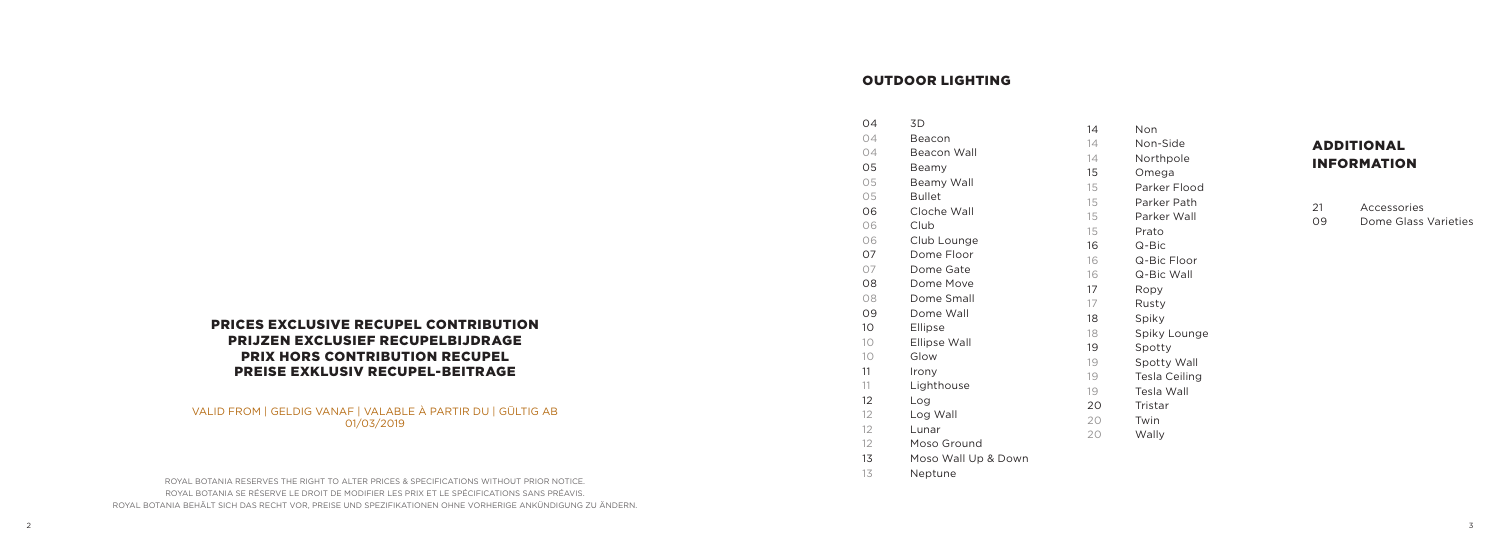| AN.<br>- 24 24 |  |
|----------------|--|
|----------------|--|

 $\overline{\mathcal{A}}$ 

₩

| 3D          |                                                                                         |                                                                                                                                                                                   |                    |
|-------------|-----------------------------------------------------------------------------------------|-----------------------------------------------------------------------------------------------------------------------------------------------------------------------------------|--------------------|
| REF.        | <b>DESCRIPTION</b>                                                                      | <b>RECOMMENDED LIGHT SOURCE</b><br>(NOT INCLUDED)                                                                                                                                 | <b>EUR ex. VAT</b> |
| 3D          | 3D Floor Lamp - Aluminium powder coated<br>white frame - Shade in 3D in washable Fabric | 230V/E27 - LED / FLUO max. 11W $\begin{bmatrix} \in \mathbb{R} \\ \infty \end{bmatrix}$ $\begin{bmatrix} 1 \\ 1 \end{bmatrix}$ $\begin{bmatrix} 4 \\ 2 \end{bmatrix}$ $\in$ 1.185 |                    |
| 033DBALLAST | Granite Ballast - 8Kg - Ø 40cm                                                          |                                                                                                                                                                                   | € 95               |

| <b>BEACON</b>              |                                                 |                                                                                     |                                                                                                                        |                    |  |
|----------------------------|-------------------------------------------------|-------------------------------------------------------------------------------------|------------------------------------------------------------------------------------------------------------------------|--------------------|--|
| REF.                       | <b>DESCRIPTION</b>                              | <b>LIGHT SOURCE</b>                                                                 |                                                                                                                        | <b>EUR ex. VAT</b> |  |
| <b>BCNWW</b>               | Beacon Wall<br>Teak + porcelain white lampshade | LED - 2,2W - Driver 250mA<br>incl. in fixture - 390 lm / 2700 K<br>100-240V 50/60Hz | $\bigcirc$ CE $\blacksquare$ $\oplus$ $\blacksquare$ $\blacksquare$                                                    | € 380              |  |
| <b>BCNWB</b>               | Beacon Wall<br>Teak + porcelain black lampshade | LED - 2,2W - Driver 250mA<br>incl. in fixture - 390lm / 2700K<br>100-240V 50/60Hz   | $\bigcirc$ ( $\in$ $\blacksquare$ $\oplus$ $\blacksquare$ $\blacksquare$ $\blacksquare$                                | € 380              |  |
| BCN140W                    | Beacon<br>Teak pole + porcelain white lampshade | LED - 2,2W - Driver 250mA<br>incl. in fixture - 390lm / 2700K<br>100-240V 50/60Hz   | $\bigcirc$ C $\bigcirc$ FG $\bigcirc$ $\bigcirc$ $\bigcirc$ $\bigcirc$ $\bigcirc$ $\bigcirc$ $\bigcirc$ $\bigcirc$ 555 |                    |  |
| BCN140B                    | Beacon<br>Teak pole + porcelain black lampshade | LED - 2,2W - Driver 250mA<br>incl. in fixture - 390lm / 2700K<br>100-240V 50/60Hz   | $\bigcirc$ CE $\blacksquare$ $\oplus$ $\blacksquare$ $\blacksquare$                                                    | € 555              |  |
| <b>INSTALLATION OPTION</b> |                                                 |                                                                                     |                                                                                                                        |                    |  |
| <b>JUB5625</b>             | Connection Box IP68 - 3x4 mm <sup>2</sup>       |                                                                                     | $CE$ Fess                                                                                                              | € 35               |  |

| REF.                       | <b>DESCRIPTION</b>                        | <b>RECOMMENDED LIGHT SOURCE</b><br>(NOT INCLUDED) |                                                            | <b>EUR ex. VAT</b> |
|----------------------------|-------------------------------------------|---------------------------------------------------|------------------------------------------------------------|--------------------|
| <b>BMYW220</b>             | Beamy Wall - antique brass                | 230V /GU10-LED 5W / Flat Optic                    | $CE$ <b>M</b> $AC$ $\oplus$ $\rightarrow$ $B$              | € 135              |
| BMYWZ220                   | Beamy Wall - zinc                         | 230V /GU10-LED 5W / Flat Optic                    | $CE$ <b>M</b> $AC$ $\oplus$ $\rightarrow$ $\frac{1}{2}$    | € 135              |
| BMY100220                  | Beamy 100 cm<br>Teak pole + antique brass | 230V /GU10-LED 5W / Flat Optic                    | $CE$ $\blacksquare$ $\oplus$ $\blacksquare$ $\blacksquare$ | € 335              |
| BMY100Z220                 | Beacon 100 cm<br>Teak pole + zinc         | 230V /GU10-LED 5W / Flat Optic                    | $CE$ $\blacksquare$ $\oplus$ $\blacksquare$ $\blacksquare$ | € 335              |
| <b>INSTALLATION OPTION</b> |                                           |                                                   |                                                            |                    |
| <b>JUB5625</b>             | Connection Box IP68 - 3x4 mm <sup>2</sup> |                                                   | $CE$ $Fes$                                                 | € 35               |

| REF.             | <b>DESCRIPTION</b>                                                                              | <b>LIGHT SOURCE</b>      |                                                                        | <b>EUR ex. VAT</b> |
|------------------|-------------------------------------------------------------------------------------------------|--------------------------|------------------------------------------------------------------------|--------------------|
| <b>BLTL</b>      | Bullet - 8 x 13 x 100 cm - adjustable<br>Zinc                                                   | LED - 3W - 500lm - 2700K | $C \in \mathbb{F}$ $\mathbb{R}$ $\mathbb{R}$ $\mathbb{R}$ $\mathbb{R}$ | € 335              |
| <b>BLTLG</b>     | Bullet Ground - 8 x 13 x 40 cm - spike<br>Zinc                                                  | LED - 3W - 500lm - 2700K | $CE$ <b>Ex</b> $\mathbf{A} \otimes \mathbf{A}$ $\mathbf{B}$            | € 295              |
| <b>BLTLAN</b>    | Bullet - 8 x 13 x 100 cm - adjustable<br>Antique brass                                          | LED - 3W - 500lm - 2700K | $CE$ <b>ES</b> $\mathbf{A} \otimes \mathbf{A}$ $\mathbf{B}$            | € 335              |
| <b>BLTLGAN</b>   | Bullet Ground - 8 x 13 x 40 cm - spike<br>Antique brass                                         | LED - 3W - 500lm - 2700K | $CE$ $\blacksquare$ $\lozenge$ $\blacksquare$ $\blacksquare$           | € 295              |
| <b>REQUIRED</b>  |                                                                                                 |                          |                                                                        |                    |
| <b>LEDCONKIT</b> | IP68 LED Driver 350mA 9W 100-240V 50-60Hz<br>+ Connection box JUB5625 + Junction Box<br>JUB5630 |                          | $C \in \mathbb{F}$                                                     | € 90               |
| <b>OR</b>        |                                                                                                 |                          |                                                                        |                    |
| DRI1             | IP68 LED Driver 350mA 9W 100-240V 50-60Hz                                                       |                          | $C \in \mathbb{F}$                                                     | € 40               |

 $\mathbb{P}$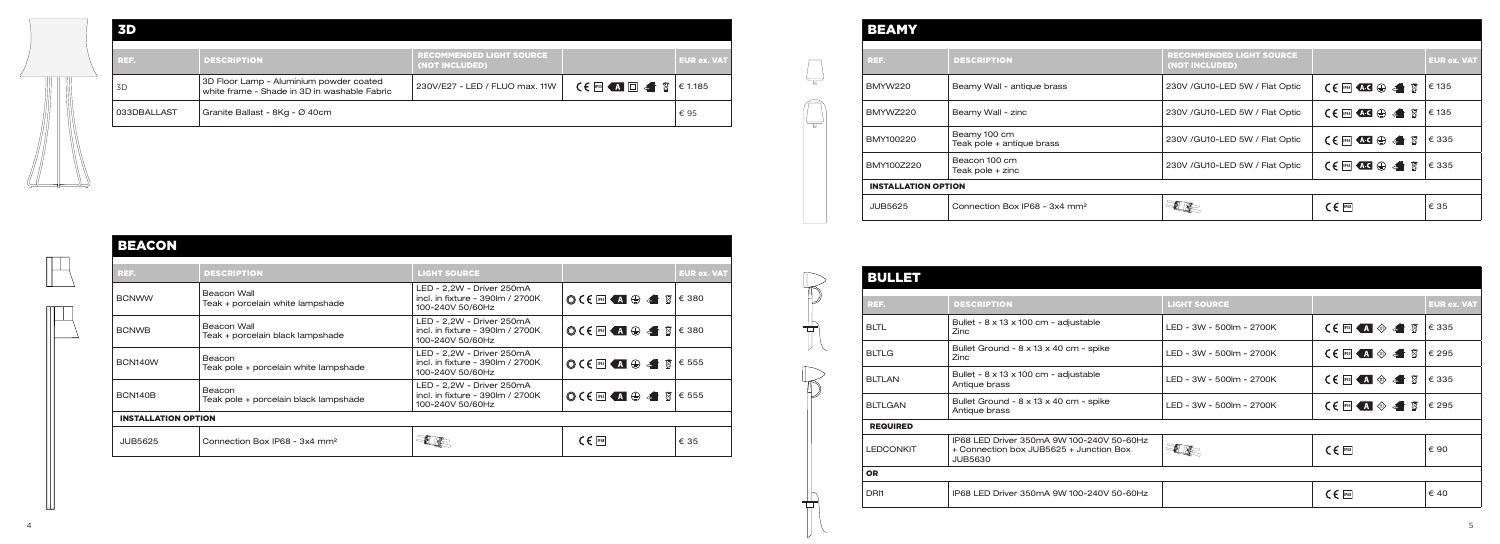7

# CLUB LOUNGE

| <b>CLOCHE WALL</b> |                                            |                                                                           |                                                                           |                    |  |  |
|--------------------|--------------------------------------------|---------------------------------------------------------------------------|---------------------------------------------------------------------------|--------------------|--|--|
| REF.               | <b>DESCRIPTION</b>                         | <b>LIGHT SOURCE</b>                                                       |                                                                           | <b>EUR ex. VAT</b> |  |  |
| <b>CLOW</b>        | Cloche Wall<br>Teak + handmade clear glass | 4W - decorative LED filament bulb  <br>incl. - 230V / E27 - 280lm / 2200K | $C \in \mathbb{F}$ <b>Ad</b> $\oplus$ <b>A</b> $\overline{B}$   $\in$ 295 |                    |  |  |

| <u>STOP FOONSE</u> |                                                               |                                                                   |                                                           |                    |  |  |
|--------------------|---------------------------------------------------------------|-------------------------------------------------------------------|-----------------------------------------------------------|--------------------|--|--|
| REF.               | <b>DESCRIPTION</b>                                            | <b>LIGHT SOURCE</b>                                               |                                                           | <b>EUR ex. VAT</b> |  |  |
| <b>CLBLTR</b>      | Club Lounge<br>Teak pole + stainless steel (EP) - Beige shade | Led lamp 4,3W - Driver incl. in<br>fixture: 500mA - 700lm - 2700K | $CE$ $A \oplus A$ $B$                                     | € 1.335            |  |  |
| <b>CLBLAM</b>      | Club Lounge<br>Teak pole + stainless steel (EP) - Amber shade | Led lamp 4,3W - Driver incl. in<br>fixture: 500mA - 700lm - 2700K | $C \in \mathbb{F}$ $A \oplus A$                           | € 1.335            |  |  |
| <b>CLBLSTR</b>     | Club Lounge<br>Teak pole + stainless steel (EP) - Beige shade | Solar Led 2,6W + USB charging<br>400lm - 2700K                    | $CE = 4$ $\oplus$ $4$ $\overline{8}$                      | € 1.195            |  |  |
| <b>CLBLSAM</b>     | Club Lounge<br>Teak pole + stainless steel (EP) - Amber shade | Solar Led 2,6W + USB charging<br>400 m - 2700 K                   | $CE$ <b>E</b> $\triangle$ $\Diamond$ $\triangle$ <b>E</b> | € 1.195            |  |  |

| REF.                       | <b>DESCRIPTION</b>                                                      | <b>LIGHT SOURCE</b>                                                      |                                                        | <b>EUR ex. VAT</b> |
|----------------------------|-------------------------------------------------------------------------|--------------------------------------------------------------------------|--------------------------------------------------------|--------------------|
| <b>DOMEFBCL</b>            | Aluminium powder coated black frame +<br>handmade clear glass lampshade | Led 4W - Decorative led filament<br>bulb incl.- 230V/E27 - 280lm / 2200K | $C \in \mathbb{R}^n$ and $\Box$ and $\Box$             | € 495              |
| <b>DOMEFBSM</b>            | Aluminium powder coated black frame +<br>handmade smoke glass lampshade | Led 4W - Decorative led filament<br>bulb incl.- 230V/E27 - 280lm / 2200K | $C \in \mathbb{R}^n$ and $\Box$ and $\Box$             | € 575              |
| <b>DOMEFBAM</b>            | Aluminium powder coated black frame +<br>handmade amber glass lampshade | Led 4W - Decorative led filament<br>bulb incl.- 230V/E27 - 280lm / 2200K | $C \in \mathbb{R}^n$ and $\Box$ and $\Box$             | € 575              |
| <b>DOMEFWCL</b>            | Aluminium powder coated white frame +<br>handmade clear glass lampshade | Led 4W - Decorative led filament<br>bulb incl.- 230V/E27 - 280lm / 2200K | $C \in \mathbb{R}^n$ and $\Box$ and $\Box$             | € 495              |
| <b>DOMEFWSM</b>            | Aluminium powder coated white frame +<br>handmade smoke glass lampshade | Led 4W - Decorative led filament<br>bulb incl.- 230V/E27 - 280lm / 2200K | $C \in \mathbb{R}$ <b>AG</b> $\Box$ $\subset$ <b>B</b> | € 575              |
| <b>DOMEFWAM</b>            | Aluminium powder coated white frame +<br>handmade amber glass lampshade | Led 4W - Decorative led filament<br>bulb incl.- 230V/E27 - 280lm / 2200K | $C \in \mathbb{R}^n$ and $\Box$ and $\Box$             | € 575              |
| <b>INSTALLATION OPTION</b> |                                                                         |                                                                          |                                                        |                    |
| <b>JUB5625</b>             | Connection Box IP68 - 3x4 mm <sup>2</sup>                               |                                                                          | $\in \epsilon$ P68                                     | € 35               |

| <b>DOME GATE</b>           |                                                                         |                                                                          |                                                                                      |                    |
|----------------------------|-------------------------------------------------------------------------|--------------------------------------------------------------------------|--------------------------------------------------------------------------------------|--------------------|
| REF.                       | <b>DESCRIPTION</b>                                                      | <b>LIGHT SOURCE</b>                                                      |                                                                                      | <b>EUR ex. VAT</b> |
| <b>DOMEGTBCL</b>           | Aluminium powder coated black frame +<br>handmade clear glass lampshade | Led 4W - Decorative led filament<br>bulb incl.- 230V/E27 - 280lm / 2200K | $CE$ $\blacksquare$ $\oplus$ $\clubsuit$ $\blacksquare$                              | € 650              |
| <b>DOMEGTBSM</b>           | Aluminium powder coated black frame +<br>handmade smoke glass lampshade | Led 4W - Decorative led filament<br>bulb incl.- 230V/E27 - 280lm / 2200K | $CE$ <b>EG</b> $\oplus$ $\oplus$ <b>EG</b>                                           | € 730              |
| <b>DOMEGTBAM</b>           | Aluminium powder coated black frame +<br>handmade amber glass lampshade | Led 4W - Decorative led filament<br>bulb incl.- 230V/E27 - 280lm / 2200K | $CE$ <b>EG</b> $\oplus$ $\oplus$ <b>EG</b>                                           | € 730              |
| <b>DOMEGTWCL</b>           | Aluminium powder coated white frame +<br>handmade clear glass lampshade | Led 4W - Decorative led filament<br>bulb incl.- 230V/E27 - 280lm / 2200K | $CE$ $\blacksquare$ $\oplus$ $\clubsuit$ $\blacksquare$                              | € 650              |
| <b>DOMEGTWSM</b>           | Aluminium powder coated white frame +<br>handmade smoke glass lampshade | Led 4W - Decorative led filament<br>bulb incl.- 230V/E27 - 280lm / 2200K | $CE$ $F = 1$                                                                         | € 730              |
| <b>DOMEGTWAM</b>           | Aluminium powder coated white frame +<br>handmade amber glass lampshade | Led 4W - Decorative led filament<br>bulb incl.- 230V/E27 - 280lm / 2200K | $CE$ $PAB$ $CD$ $\oplus$ $\stackrel{\bullet}{\bullet}$ $\stackrel{\bullet}{\bullet}$ | € 730              |
| <b>INSTALLATION OPTION</b> |                                                                         |                                                                          |                                                                                      |                    |
| <b>JUB5625</b>             | Connection Box IP68 - 3x4 mm <sup>2</sup>                               |                                                                          | $\zeta \in \mathbb{F}$ ss                                                            | € 35               |

|  |  | <b>CLUB</b>        |                                                        |                                                 |                                                                                         |                    |
|--|--|--------------------|--------------------------------------------------------|-------------------------------------------------|-----------------------------------------------------------------------------------------|--------------------|
|  |  | REF.               | <b>DESCRIPTION</b>                                     | <b>LIGHT SOURCE</b>                             |                                                                                         | <b>EUR ex. VAT</b> |
|  |  | $CLB*$             | Club<br>Teak pole + stainless steel (EP) - Beige shade | Led lamp 8,5W<br>470lm - 3000K - 230V - 50/60Hz | $\mathbf{O}$ C $\mathbf{E}$ $\mathbf{A} \oplus \mathbf{A}$ $\mathbf{B}$ $\in$ 1.335     |                    |
|  |  | CLBAM <sup>*</sup> | Club<br>Teak pole + stainless steel (EP) - Amber shade | Led lamp 8,5W<br>470lm - 3000K - 230V - 50/60Hz | $\mathbf{O}$ C $\mathbf{E}$ $\mathbf{A}$ $\oplus$ $\mathbf{A}$ $\mathbf{B}$ $\in$ 1.335 |                    |
|  |  | 033DBALLAST        | Granite Ballast - 8Kg - Ø 40cm                         |                                                 |                                                                                         | € 95               |

# DOME FLOOR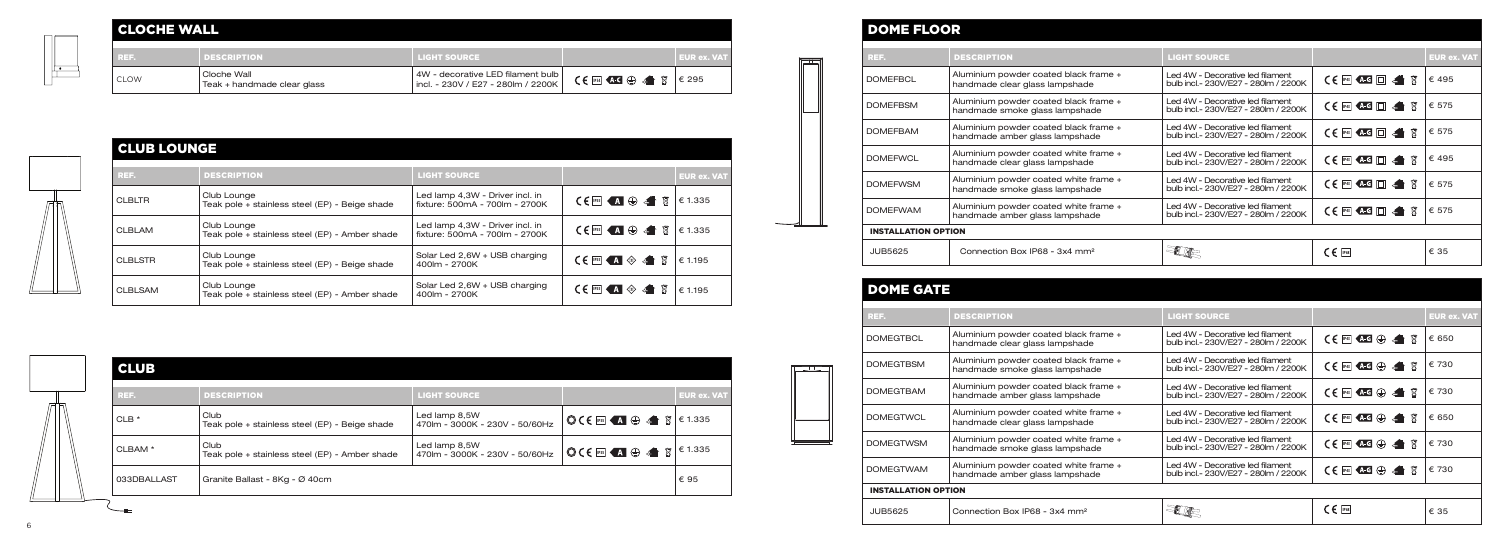त्त्वा

### DOME MOVE

| <b>DOME SMALL</b> |                                                                         |                                                                          |                                               |                    |  |  |  |  |  |
|-------------------|-------------------------------------------------------------------------|--------------------------------------------------------------------------|-----------------------------------------------|--------------------|--|--|--|--|--|
| REF.              | <b>DESCRIPTION</b>                                                      | <b>LIGHT SOURCE</b>                                                      |                                               | <b>EUR ex. VAT</b> |  |  |  |  |  |
| <b>DOMESBCL</b>   | Aluminium powder coated black frame +<br>handmade clear glass lampshade | Led 4W - Decorative led filament<br>bulb incl.- 230V/E27 - 280lm / 2200K | $CE$ <b>EG</b> $AG$ $\Box$ $\clubsuit$ $\Box$ | € 690              |  |  |  |  |  |
| <b>DOMESBSM</b>   | Aluminium powder coated black frame +<br>handmade smoke glass lampshade | Led 4W - Decorative led filament<br>bulb incl.- 230V/E27 - 280lm / 2200K | $C \in \mathbb{R}$ and $\Box$ and $\Box$      | € 770              |  |  |  |  |  |
| <b>DOMESBAM</b>   | Aluminium powder coated black frame +<br>handmade amber glass lampshade | Led 4W - Decorative led filament<br>bulb incl.- 230V/E27 - 280lm / 2200K | $C \in \mathbb{R}$ and $\Box$ and $\Box$      | € 770              |  |  |  |  |  |
| <b>DOMESWCL</b>   | Aluminium powder coated white frame +<br>handmade clear glass lampshade | Led 4W - Decorative led filament<br>bulb incl.- 230V/E27 - 280lm / 2200K | $C \in \mathbb{R}$ and $\Box$ and $\Box$      | € 690              |  |  |  |  |  |

DOMESWSM Aluminium powder coated white frame +

handmade smoke glass lampshade

handmade amber glass lampshade

| REF.                | <b>DESCRIPTION</b>                                                      | <b>LIGHT SOURCE</b>                                                      |                                                  | <b>EUR ex. VAT</b> |
|---------------------|-------------------------------------------------------------------------|--------------------------------------------------------------------------|--------------------------------------------------|--------------------|
| <b>DOMEMBCL</b>     | Aluminium powder coated black frame +<br>handmade clear glass lampshade | Led 4W - Decorative led filament<br>bulb incl.- 230V/E27 - 280lm / 2200K | $CE = AC = 1$                                    | € 635              |
| <b>DOMEMBSM</b>     | Aluminium powder coated black frame +<br>handmade smoke glass lampshade | Led 4W - Decorative led filament<br>bulb incl.- 230V/E27 - 280lm / 2200K | $C \in \mathbb{R}^n$ and $\Box$ and $\Box$       | € 715              |
| <b>DOMEMBAM</b>     | Aluminium powder coated black frame +<br>handmade amber glass lampshade | Led 4W - Decorative led filament<br>bulb incl.- 230V/E27 - 280lm / 2200K | $C \in \mathbb{F}$ and $\Box \subset \mathbb{F}$ | € 715              |
| <b>DOMEMWCL</b>     | Aluminium powder coated white frame +<br>handmade clear glass lampshade | Led 4W - Decorative led filament<br>bulb incl.- 230V/E27 - 280lm / 2200K | $C \in \mathbb{R}$ and $\Box$ and $\Box$         | € 635              |
| <b>DOMEMWSM</b>     | Aluminium powder coated white frame +<br>handmade smoke glass lampshade | Led 4W - Decorative led filament<br>bulb incl.- 230V/E27 - 280lm / 2200K | $C \in \mathbb{F}$ and $\Box$ and $\Box$         | € 715              |
| <b>DOMEMWAM</b>     | Aluminium powder coated white frame +<br>handmade amber glass lampshade | Led 4W - Decorative led filament<br>bulb incl.- 230V/E27 - 280lm / 2200K | $C \in \mathbb{R}^n$ and $\Box$ and $\Box$       | € 715              |
| <b>DOMEMBALLAST</b> |                                                                         |                                                                          |                                                  | € 55               |

Led 4W - Decorative led filament<br>bulb incl.- 230V/E27 - 280lm / 2200K  $\left| \begin{array}{c} \textsf{C} \in \mathbb{F} \textsf{B} \end{array} \right|$  Ged  $\Box$   $\bigoplus$   $\bigoplus$   $\bigoplus$   $\mathbb{F}$ 

 $\mathsf{C}\in\mathbb{F}$ <sup>5</sup>  $\mathsf{C}\subseteq\mathbb{F}$   $\mathbb{F}$   $\mathbb{F}$   $\mathbb{F}$   $\mathbb{F}$   $\mathbb{F}$   $\mathbb{F}$   $\mathbb{F}$  690  $\mathsf{C}\in\mathbb{P}$ 43 **I**  $\mathbb{Z}$  **I**  $\mathbb{Z}$  **I**  $\in$  770

 $\mathsf{C}\in\mathbb{F}_{43}$  **ID4**  $\mathbb{F}_{2}$   $\in$  770

Led 4W - Decorative led filament<br>bulb incl.- 230V/E27 - 280lm / 2200K  $\left| \begin{array}{c} \text{C} \in \mathbb{F} \text{I} \text{ } \end{array} \right|$  Ged  $\left[ \begin{array}{c} \text{C} \end{array} \right]$   $\in$  770

DOMESWAM Aluminium powder coated white frame +

### DOME WALL

 $\overline{\mathbb{F}}$ 

| REE.            | <b>DESCRIPTION</b>                                                      | <b>LIGHT SOURCE</b>                                                      |                                                         | <b>EUR ex. VAT</b> |
|-----------------|-------------------------------------------------------------------------|--------------------------------------------------------------------------|---------------------------------------------------------|--------------------|
| <b>DOMEWBCL</b> | Aluminium powder coated black frame +<br>handmade clear glass lampshade | Led 4W - Decorative led filament<br>bulb incl.- 230V/E27 - 280lm / 2200K | $CE = \Box \oplus \Box$                                 | € 425              |
| <b>DOMEWBSM</b> | Aluminium powder coated black frame +<br>handmade smoke glass lampshade | Led 4W - Decorative led filament<br>bulb incl.- 230V/E27 - 280lm / 2200K | $C \in \mathbb{P}^n$ and $\oplus$ and $\mathbb{R}$      | € 505              |
| <b>DOMEWBAM</b> | Aluminium powder coated black frame +<br>handmade amber glass lampshade | Led 4W - Decorative led filament<br>bulb incl.- 230V/E27 - 280lm / 2200K | $C \in \mathbb{R}^n$ and $\bigoplus$ and $\overline{B}$ | € 505              |
| <b>DOMEWWCL</b> | Aluminium powder coated white frame +<br>handmade clear glass lampshade | Led 4W - Decorative led filament<br>bulb incl.- 230V/E27 - 280lm / 2200K | $C \in \mathbb{P}^n$ and $\oplus$ and $\mathbb{R}$      | € 425              |
| <b>DOMEWWSM</b> | Aluminium powder coated white frame +<br>handmade smoke glass lampshade | Led 4W - Decorative led filament<br>bulb incl.- 230V/E27 - 280lm / 2200K | $CE$ <b>PG</b> $AC$ $\oplus$ $\leftarrow$ $B$           | € 505              |
| <b>DOMEWWAM</b> | Aluminium powder coated white frame +<br>handmade amber glass lampshade | Led 4W - Decorative led filament<br>bulb incl.- 230V/E27 - 280lm / 2200K | $C \in \mathbb{R}^n$ and $\bigoplus$ and $\mathbb{R}$   | € 505              |

| <b>DOME REPLACEMENT GLASSES</b>                          |                                                                                  |       |                    |  |  |  |  |
|----------------------------------------------------------|----------------------------------------------------------------------------------|-------|--------------------|--|--|--|--|
| REF.                                                     | <b>DESCRIPTION</b>                                                               |       | <b>EUR ex. VAT</b> |  |  |  |  |
| 03DOMG01                                                 | Handmade clear glass for Dome Floor / Wall                                       | € 115 |                    |  |  |  |  |
| 03DOMG01SM                                               | Handmade Smoke glass for Dome Floor / Wall<br>€ 195                              |       |                    |  |  |  |  |
| 03DOMG01AM                                               | Handmade Amber glass for Dome Floor / Wall<br>€ 195                              |       |                    |  |  |  |  |
| 03DOMG02                                                 | Handmade clear glass for Dome Move / Small / Gate<br>€ 160                       |       |                    |  |  |  |  |
| 03DOMG02SM                                               | Handmade clear glass for Dome Move / Small / Gate                                |       |                    |  |  |  |  |
| 03DOMG02AM                                               | Handmade clear glass for Dome Move / Small / Gate                                |       |                    |  |  |  |  |
| OPTIONAL BULB FOR DOME COLLECTION, TESLA AND CLOCHE WALL |                                                                                  |       |                    |  |  |  |  |
| LTLED04WE27                                              | $\epsilon$<br>Led filament bulb 4W - 230V/E27 - 2200K - 280 lm<br>$\overline{A}$ |       |                    |  |  |  |  |

ø15 cm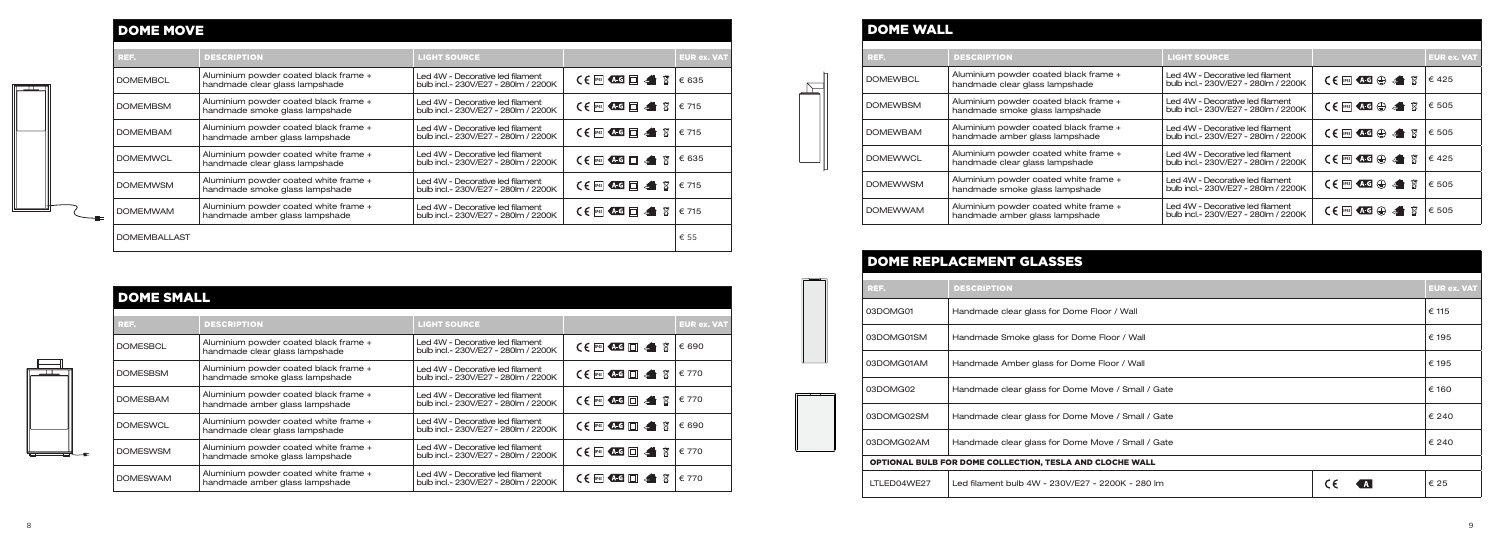### ELLIPSE

| REF.                       | <b>DESCRIPTION</b>                        | <b>RECOMMENDED LIGHT SOURCE</b><br>(NOT INCLUDED) |                                                                                         | <b>EUR ex. VAT</b> |
|----------------------------|-------------------------------------------|---------------------------------------------------|-----------------------------------------------------------------------------------------|--------------------|
| $ELL40*$                   | Ellipse 40 cm<br>Teak + Stainless steel   | 230V/E27 - LED / FLUO max 11W                     | $C \in \mathbb{P}$ ss $A \square \rightarrow \mathbb{R}$                                | € 445              |
| ELL70                      | Ellipse 70 cm<br>Teak + Stainless steel   | 230V/E27 - LED / FLUO max 11W                     | $C \in \mathbb{F}$ $\blacksquare$ $\blacksquare$ $\blacksquare$ $\blacksquare$          | € 525              |
| <b>ELLW</b>                | Ellipse Wall<br>Teak + Stainless steel    | 230V/E27 - LED / FLUO max 11W                     | <b>CEMAD48</b>                                                                          | € 335              |
| REF.                       | <b>DESCRIPTION</b>                        | <b>LIGHT SOURCE</b>                               |                                                                                         | <b>EUR ex. VAT</b> |
| <b>ELL40L *</b>            | Ellipse 40 cm<br>Teak + Stainless steel   | Led 8,5W - 470lm - 3000K<br>230V - 50Hz           | $O$ CEE <b>A</b> $\oplus$ <b>A</b> $\overline{B}$                                       | € 555              |
| ELL70L                     | Ellipse 70 cm<br>Teak + Stainless steel   | Led 8,5W - 470lm - 3000K<br>230V - 50Hz           | $\circledcirc$ ( $\circledcirc$ $\bullet$ $\bullet$ $\circledcirc$ $\circ$              | € 635              |
| <b>ELLWL</b>               | Ellipse Wall<br>Teak + Stainless steel    | Led 8,5W - 470lm - 3000K<br>230V - 50Hz           | $\bigcirc$ ( $\in$ $\blacksquare$ $\oplus$ $\blacksquare$ $\blacksquare$ $\blacksquare$ | €445               |
| <b>INSTALLATION OPTION</b> |                                           |                                                   |                                                                                         |                    |
| <b>JUB5625</b>             | Connection Box IP68 - 3x4 mm <sup>2</sup> |                                                   | $C \in \mathbb{F}$                                                                      | € 35               |

### IRONY

再

**富** 

| <b>DESCRIPTION</b>                        | <b>RECOMMENDED LIGHT SOURCE</b><br>(NOT INCLUDED) |                                                                                                                                                                                                                                                                                                                                                                                                                                                                                      | <b>EUR ex. VAT</b> |
|-------------------------------------------|---------------------------------------------------|--------------------------------------------------------------------------------------------------------------------------------------------------------------------------------------------------------------------------------------------------------------------------------------------------------------------------------------------------------------------------------------------------------------------------------------------------------------------------------------|--------------------|
| Lighthouse 40 cm<br>Teak                  | 230V/E27 - LED / FLUO max 11W                     | $C \in \mathbb{F}$ $\blacksquare$ $\blacksquare$ $\blacksquare$ $\blacksquare$ $\blacksquare$ $\blacksquare$ $\blacksquare$ $\blacksquare$ $\blacksquare$ $\blacksquare$ $\blacksquare$ $\blacksquare$ $\blacksquare$ $\blacksquare$ $\blacksquare$ $\blacksquare$ $\blacksquare$ $\blacksquare$ $\blacksquare$ $\blacksquare$ $\blacksquare$ $\blacksquare$ $\blacksquare$ $\blacksquare$ $\blacksquare$ $\blacksquare$ $\blacksquare$ $\blacksquare$ $\blacksquare$ $\blacksquare$ |                    |
| Lighthouse 40 cm<br>Granite               | 230V/E27 - LED / FLUO max 11W                     | $C \in \mathbb{F}$ $\blacksquare$ $\blacksquare$ $\blacksquare$ $\blacksquare$ $\blacksquare$ $\blacksquare$ $\blacksquare$ $\blacksquare$ $\blacksquare$ $\blacksquare$ $\blacksquare$ $\blacksquare$ $\blacksquare$ $\blacksquare$ $\blacksquare$ $\blacksquare$ $\blacksquare$ $\blacksquare$ $\blacksquare$ $\blacksquare$ $\blacksquare$ $\blacksquare$ $\blacksquare$ $\blacksquare$ $\blacksquare$ $\blacksquare$ $\blacksquare$ $\blacksquare$ $\blacksquare$ $\blacksquare$ |                    |
| Lighthouse 70 cm<br>Teak                  | 230V/E27 - LED / FLUO max 11W                     | $C \in \mathbb{F}$ $\left\{ \mathbf{A} \;   \; \mathbf{C} \right\}$ $\left\{ \;   \; \mathbf{C} \right\}$ 395                                                                                                                                                                                                                                                                                                                                                                        |                    |
| <b>DESCRIPTION</b>                        | <b>LIGHT SOURCE</b>                               |                                                                                                                                                                                                                                                                                                                                                                                                                                                                                      | <b>EUR ex. VAT</b> |
| Lighthouse 40 cm<br>Teak                  | Led 8,5W - 470lm - 3000K<br>230V - 50Hz           | $\bigcirc$ CE $\bigcirc$ A $\bigcirc$ $\bigcirc$ $\bigcirc$ E 430                                                                                                                                                                                                                                                                                                                                                                                                                    |                    |
| Lighthouse 40 cm<br>Granite               | Led 8,5W - 470lm - 3000K<br>230V - 50Hz           | $\bigcirc$ CE $\blacksquare$ $\blacksquare$ $\oplus$ $\blacksquare$ $\blacksquare$ 8 $\in$ 465                                                                                                                                                                                                                                                                                                                                                                                       |                    |
| Lighthouse 70 cm<br>Teak                  | Led 8,5W - 470lm - 3000K<br>230V - 50Hz           | $\circledcirc$ ( $\in$ $\blacksquare$ $\oplus$ $\blacksquare$ $\uparrow$ $\blacksquare$                                                                                                                                                                                                                                                                                                                                                                                              | € 505              |
| ON                                        |                                                   |                                                                                                                                                                                                                                                                                                                                                                                                                                                                                      |                    |
| Connection Box IP68 - 3x4 mm <sup>2</sup> |                                                   | $C \in \mathbb{P}$ <sup>68</sup>                                                                                                                                                                                                                                                                                                                                                                                                                                                     | € 35               |

| <b>INVITE</b>                  |                                           |                                                   |                                                            |                    |  |  |
|--------------------------------|-------------------------------------------|---------------------------------------------------|------------------------------------------------------------|--------------------|--|--|
| REF.                           | <b>DESCRIPTION</b>                        | <b>RECOMMENDED LIGHT SOURCE</b><br>(NOT INCLUDED) |                                                            | <b>EUR ex. VAT</b> |  |  |
| IRN70                          | Irony 70 cm<br>Cast iron                  | 2x Led/Fluo 11W max. - 230V/E27                   | CESCIE <b>A D</b> 4 <b>8</b>                               | € 395              |  |  |
| REF.                           | <b>DESCRIPTION</b>                        | <b>LIGHT SOURCE</b>                               |                                                            | <b>EUR ex. VAT</b> |  |  |
| IRN70L                         | Irony 70 cm<br>Cast iron                  | 2x Led 8,5W - 470lm - 3000K<br>$230V - 50Hz$      | OCE <b>M A</b> $\oplus$ <b>A</b> $\cancel{8}$ <b>E</b> 585 |                    |  |  |
| <b>CONNECTION BOX INCLUDED</b> |                                           |                                                   |                                                            |                    |  |  |
| <b>JUB5625</b>                 | Connection Box IP68 - 3x4 mm <sup>2</sup> |                                                   | $C \in \mathbb{F}$ <sup>1P68</sup>                         | € 35               |  |  |

### **LIGHTHOUSE** REF. RECOMMENDED DESCRIPTION RECOMMENDED LIGHT SOURCE SOURCE SOURCE SOURCE SOURCE SOURCE SOURCE SOURCE SOURCE  $\begin{array}{|l|}\n\hline\n\text{LIG40}\n\end{array}$  Lighthouse 40 cm 量 LIG40ST Lighthouse 40 cm LIG70 Lighthouse 70 cm REF. DESCRIPTION LIGHT SOURCE EUR ex. VAT  $\vert$  Led 8,  $\vert$  230V - $\begin{array}{|c|c|}\n\hline\n\text{LIG40L} & \text{Lighthouse 40 cm}\n\end{array}$ Teak  $\sim$  $\left| \begin{array}{c} \text{Led }8, \\ 230 \text{V} \end{array} \right|$ LIG40STL \* Lighthouse 40 cm  $\left| \begin{array}{c}$  Led 8, 230V -LIG70L Lighthouse 70 cm Teak INSTALLATION OPTION JUB5625 Connection Box IP68 - 3x4 mm<sup>2</sup>  $\begin{array}{|c|c|c|c|c|}\hline \text{S} & \text{1} & \text{1} & \text{1} & \text{1} & \text{1} & \text{1} & \text{1} & \text{1} & \text{1} & \text{1} & \text{1} & \text{1} & \text{1} & \text{1} & \text{1} & \text{1} & \text{1} & \text{1} & \text{1} & \text{1} & \text{1} & \text{1} & \text{1} & \text{1} & \text{1} & \text{1}$

垂

**THE STATE** 

| <b>GLOW</b> |                                                                                   |                                                                                 |                                                                                                                   |                    |
|-------------|-----------------------------------------------------------------------------------|---------------------------------------------------------------------------------|-------------------------------------------------------------------------------------------------------------------|--------------------|
| REF.        | <b>DESCRIPTION</b>                                                                | <b>LIGHT SOURCE</b>                                                             |                                                                                                                   | <b>EUR ex. VAT</b> |
| GLW185WR *  | Glow Floor lamp - Aluminium powder coated<br>white pole $+$ teak $+$ PE lampshade | Led 4,3W - Driver 500mA incl. in<br>fixture - 700lm - 2700K<br>100-240V 50/60Hz | $\bigotimes C \in \mathbb{F}$ $\bigotimes$ $\bigotimes$ $\bigotimes$ $\bigotimes$ $\bigotimes$ $\bigotimes$ 1.235 |                    |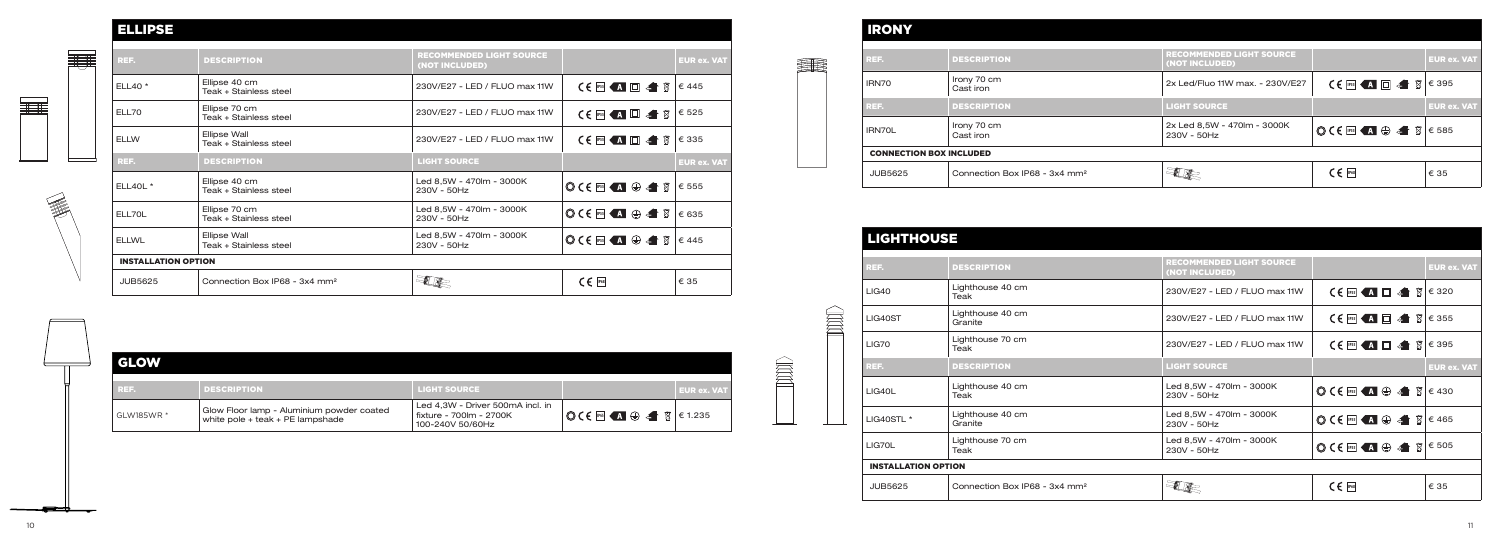# MOSO WALL UP & DOWN

| LOG                                                           |                                                    |                                                                                   |                                       |                    |
|---------------------------------------------------------------|----------------------------------------------------|-----------------------------------------------------------------------------------|---------------------------------------|--------------------|
| REF.                                                          | <b>DESCRIPTION</b>                                 | <b>LIGHT SOURCE</b>                                                               |                                       | <b>EUR ex. VAT</b> |
| Log 70 cm - POWERLED + Adjustable angle 120°<br>LOG70<br>Teak |                                                    | Led 3W - Driver 350mA incl. in<br>fixture - 450 lm - 2700 K<br>100-240V - 50/60Hz | $CE$ <b>Exi</b> $A \oplus A$ <b>E</b> | € 475              |
| <b>INSTALLATION OPTION</b>                                    |                                                    |                                                                                   |                                       |                    |
| Connection Box IP68 - 3x4 mm <sup>2</sup><br><b>JUB5625</b>   |                                                    |                                                                                   | $C \in$ [P68]                         | € 35               |
| <b>LOGW</b>                                                   | Log Wall - POWERLED + Adjustable angle 90°<br>Teak | Led 3W - Driver 350mA incl. in<br>fixture - 450 lm - 2700 K<br>100-240V - 50/60Hz | $CE = AB \oplus AB$                   | € 275              |

| aas.                       | <b>DESCRIPTION</b>                                   | <b>LIGHT SOURCE</b>                                                             |                                                                        | <b>EUR ex. VAT</b> |                | <b>DESCRIPTION</b>                                       | <b>LIGHT SOURCE</b>                                                             |                                                                                                                                                                                                                                                                                                                                                              | <b>EUR ex. VAT</b> |
|----------------------------|------------------------------------------------------|---------------------------------------------------------------------------------|------------------------------------------------------------------------|--------------------|----------------|----------------------------------------------------------|---------------------------------------------------------------------------------|--------------------------------------------------------------------------------------------------------------------------------------------------------------------------------------------------------------------------------------------------------------------------------------------------------------------------------------------------------------|--------------------|
| LOG70                      | Log 70 cm - POWERLED + Adjustable angle 120°<br>Teak | Led 3W - Driver 350mA incl. in<br>fixture - 450lm - 2700K<br>100-240V - 50/60Hz | $C \in \mathbb{F}$ ss $A \oplus A$ $\overline{B}$ $\in$ 475            |                    | <b>MSOWUW</b>  | Moso Wall Up - Adjustable Beam<br>Porcelain White        | Led 3W - Driver 350mA incl. in<br>fixture - 450lm - 2700K<br>100-240V - 50/60Hz | $\bigotimes$ C $\bigodot$ $\bigodot$ $\bigodot$ $\bigodot$ $\bigodot$ $\bigodot$ $\bigodot$ $\bigodot$ $\bigodot$ $\bigodot$ $\bigodot$ $\bigodot$ $\bigodot$ $\bigodot$ $\bigodot$ $\bigodot$ $\bigodot$ $\bigodot$ $\bigodot$ $\bigodot$ $\bigodot$ $\bigodot$ $\bigodot$ $\bigodot$ $\bigodot$ $\bigodot$ $\bigodot$ $\bigodot$ $\bigodot$ $\bigodot$ $\$ |                    |
| <b>INSTALLATION OPTION</b> |                                                      |                                                                                 |                                                                        |                    |                | Moso Wall Up - Adjustable Beam                           | Led 3W - Driver 350mA incl. in                                                  |                                                                                                                                                                                                                                                                                                                                                              |                    |
| <b>JUB5625</b>             | Connection Box IP68 - 3x4 mm <sup>2</sup>            | <b>The Second Second</b>                                                        | $C \in \mathbb{P}^{68}$                                                | € 35               | MSOWUB         | Porcelain Black                                          | fixture - 450lm - 2700K<br>100-240V - 50/60Hz                                   | $\bigotimes$ C $\bigodot$ $\blacksquare$ $\bigoplus$ $\bigoplus$ $\bigoplus$ $\bigotimes$ $\lbrack \varepsilon$ 325                                                                                                                                                                                                                                          |                    |
| _OGW                       | Log Wall - POWERLED + Adjustable angle 90°<br>Teak   | Led 3W - Driver 350mA incl. in<br>fixture - 450lm - 2700K                       | $\mathsf{CE}$ is $\mathsf{A} \oplus \mathsf{A}$ $\mathsf{B}$ $\in$ 275 |                    | <b>MSOWUNB</b> | Moso Wall Up - Adjustable Beam<br>Porcelain Night Blue   | Led 3W - Driver 350mA incl. in<br>fixture - 450lm - 2700K<br>100-240V - 50/60Hz | $\bigotimes$ C $\bigotimes$ $\bigotimes$ $\bigotimes$ $\bigotimes$ $\bigotimes$ $\bigotimes$ E 325                                                                                                                                                                                                                                                           |                    |
|                            |                                                      | 100-240V - 50/60Hz                                                              |                                                                        |                    | <b>MSOWDW</b>  | Moso Wall Down - Adiustable Beam<br>Porcelain White      | Led 3W - Driver 350mA incl. in<br>fixture - 450lm - 2700K<br>100-240V - 50/60Hz | $\bigcirc$ C E $\bigcirc$ $\bigcirc$ $\bigcirc$ $\bigcirc$ $\bigcirc$ $\bigcirc$ $\bigcirc$ $\bigcirc$ $\bigcirc$ 225                                                                                                                                                                                                                                        |                    |
|                            |                                                      |                                                                                 |                                                                        |                    | <b>MSOWDB</b>  | Moso Wall Down - Adiustable Beam<br>Porcelain Black      | Led 3W - Driver 350mA incl. in<br>fixture - 450lm - 2700K<br>100-240V - 50/60Hz | $\bigcirc$ C E $\bigcirc$ $\bigcirc$ $\bigcirc$ $\bigcirc$ $\bigcirc$ $\bigcirc$ $\bigcirc$ $\bigcirc$ $\bigcirc$ 225                                                                                                                                                                                                                                        |                    |
| LUNAR                      |                                                      |                                                                                 |                                                                        |                    | <b>MSOWDNB</b> | Moso Wall Down - Adiustable Beam<br>Porcelain Night Blue | Led 3W - Driver 350mA incl. in<br>fixture - 450lm - 2700K<br>100-240V - 50/60Hz | $\bigcirc$ CE FG $\bigcirc$ $\bigcirc$ $\bigcirc$ $\bigcirc$ $\bigcirc$ $\bigcirc$ $\bigcirc$ 225                                                                                                                                                                                                                                                            |                    |

**THE** 

|                         | <b>NEPTUNE</b>                 |                                          |                                                   |                                                                                                                       |                    |  |  |  |  |  |
|-------------------------|--------------------------------|------------------------------------------|---------------------------------------------------|-----------------------------------------------------------------------------------------------------------------------|--------------------|--|--|--|--|--|
| $\frac{\Delta}{\Delta}$ | REF.                           | <b>DESCRIPTION</b>                       | <b>RECOMMENDED LIGHT SOURCE</b><br>(NOT INCLUDED) |                                                                                                                       | <b>EUR ex. VAT</b> |  |  |  |  |  |
|                         | NPT60                          | Neptune 60 cm<br><b>Stainless Steel</b>  | 3x 230V/E27 - LED / FLUO max<br>11W               | OCE <b>E</b> $\mathbf{A} \oplus \mathbf{A}$ $\parallel$ $\in$ 715                                                     |                    |  |  |  |  |  |
|                         | <b>NPT100</b>                  | Neptune 100 cm<br><b>Stainless Steel</b> | 3x 230V/E27 - LED / FLUO max<br>11W               | $\bigcirc$ ( $\bigcirc$ $\mathbb{F}$ $\bigcirc$ $\bigcirc$ $\bigcirc$ $\bigcirc$ $\bigcirc$ $\bigcirc$ $\bigcirc$ 860 |                    |  |  |  |  |  |
|                         | REF.                           | <b>DESCRIPTION</b>                       | <b>LIGHT SOURCE</b>                               |                                                                                                                       | <b>EUR ex. VAT</b> |  |  |  |  |  |
|                         | NPT60L                         | Neptune 60 cm<br><b>Stainless Steel</b>  | 3x Led 8,5W - 470lm - 3000K<br>230V - 50Hz        | $\bigcirc$ ( $\bigcirc$ $\mathbb{F}$ $\bigcirc$ $\mathbb{A}$ $\bigcirc$ $\bigcirc$ $\bigcirc$ $\bigcirc$ 85           |                    |  |  |  |  |  |
|                         | NPT100L                        | Neptune 100 cm<br><b>Stainless Steel</b> | 3x Led 8,5W - 470lm - 3000K<br>230V - 50Hz        | $\bigcirc$ CE $\blacksquare$ $\bigcirc$ $\bigcirc$ $\blacksquare$ $\triangleright$ $\blacksquare$ E 1.130             |                    |  |  |  |  |  |
|                         | <b>CONNECTION BOX INCLUDED</b> |                                          |                                                   |                                                                                                                       |                    |  |  |  |  |  |

| n. | LUNAR  |                                                             |                                                          |                                                            |                    |  |  |
|----|--------|-------------------------------------------------------------|----------------------------------------------------------|------------------------------------------------------------|--------------------|--|--|
|    | 내 리티타  | <b>DESCRIPTION</b>                                          | <b>LIGHT SOURCE</b>                                      |                                                            | <b>EUR ex. VAT</b> |  |  |
|    | LURWAC | Lunar Wall $\varnothing$ 22 cm<br>Marble Arabescato Carrara | Led strip 4,8W - Driver included<br>24V - 2700K - 480 lm | $CE$ <b>EG</b> $\mathbf{A} \oplus \mathbf{A}$ $\mathbf{B}$ | € 385              |  |  |

| <b>MOSO GROUND</b> |                                                                             |                                                                                   |                                              |                    |  |
|--------------------|-----------------------------------------------------------------------------|-----------------------------------------------------------------------------------|----------------------------------------------|--------------------|--|
| REE.               | <b>DESCRIPTION</b>                                                          | <b>LIGHT SOURCE</b>                                                               |                                              | <b>EUR ex. VAT</b> |  |
| <b>MSOGA</b>       | Moso Ground - orientable & adjustable beam<br>Aluminium powder coated black | Led 4,3W - Driver 500mA incl. in<br>fixture - 700lm - 2700K<br>100-240V - 50/60Hz | $C \in \mathbb{F}$ and $\oplus$ and $\oplus$ | $\epsilon$ 465     |  |

Treatment for use of stainless steel parts in marine environment on demand. Do not install energy saving bulbs on a movement detector! Traitement pour utilisation des pièces en acier inoxydable en milieu marin sur demande.

Ne pas installer les ampoules fluorescente sur un détecteur de mouvement!

Die Behandlung für den Einsatz von Edelstahlteilen in Meeresumwelt ist auf Anfrage. Installieren Sie keine Sparbirne auf einem Bewegungsmelder!

 $\equiv$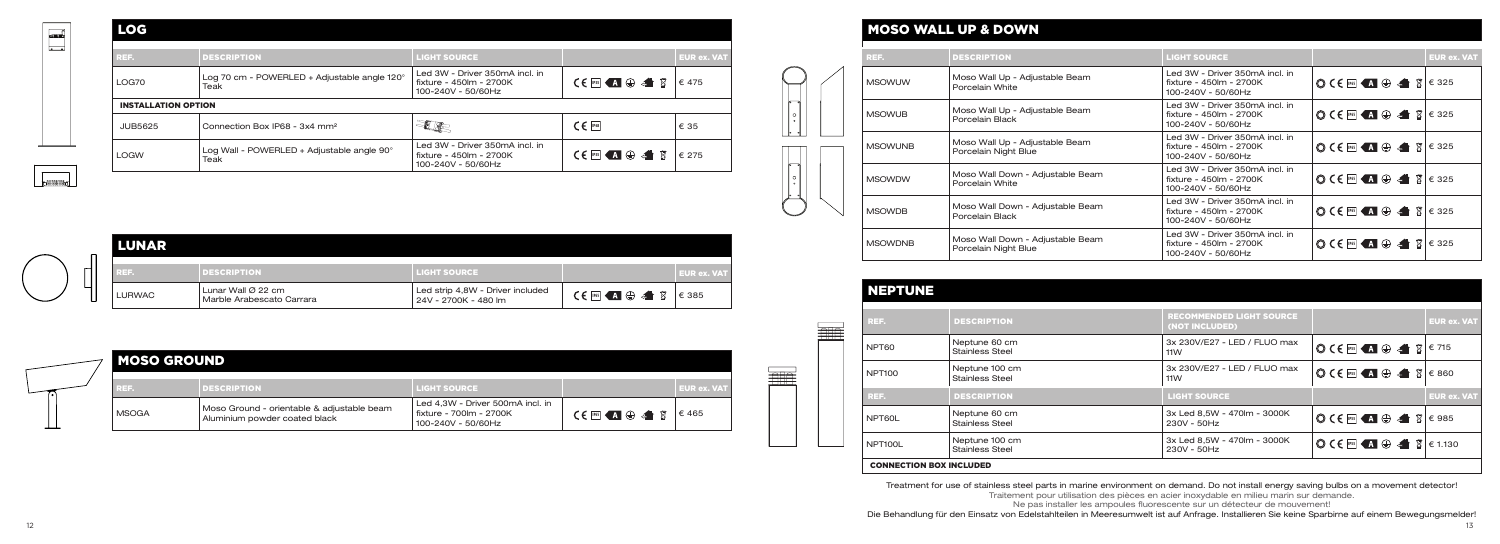# NON

 $\overline{\mathbb{R}}$ 

厅

ᆂ

 $\bigcap$ 

| REE.        | <b>DESCRIPTION</b>                                                                                | <b>LIGHT SOURCE</b>                                                               |                                                                                                                                                  | <b>EUR ex. VAT</b> |
|-------------|---------------------------------------------------------------------------------------------------|-----------------------------------------------------------------------------------|--------------------------------------------------------------------------------------------------------------------------------------------------|--------------------|
| <b>NONR</b> | Non Ground - Adjustable angle<br>Electro hand polished stainless steel - Cube in<br>Carmine Red   | Led 2.2W - Driver 250mA incl. in<br>fixture - 390lm - 2700K<br>100-240V - 50/60Hz | $\bigcirc$ CE $\blacksquare$ $\bigcirc$ $\blacksquare$ $\bigcirc$ $\blacksquare$ $\blacksquare$ $\blacksquare$ $\blacksquare$ $\blacksquare$ 495 |                    |
| <b>NONO</b> | Non Ground - Adjustable angle<br>Electro hand polished stainless steel - Cube in<br>Organic Olive | Led 2,2W - Driver 250mA incl. in<br>fixture - 390lm - 2700K<br>100-240V - 50/60Hz | $\bigcirc$ CE FG $\bigcirc$ $\bigcirc$ $\bigcirc$ $\bigcirc$ $\bigcirc$ $\bigcirc$ E 495                                                         |                    |

# **OMEGA**

 $\mathcal{Q}$   $\Box$ 

| I NON-SIDE  |                                                   |                                                                  |                |                    |  |  |  |
|-------------|---------------------------------------------------|------------------------------------------------------------------|----------------|--------------------|--|--|--|
| REF.        | <b>DESCRIPTION</b>                                | <b>LIGHT SOURCE</b>                                              |                | <b>EUR ex. VAT</b> |  |  |  |
| <b>NONS</b> | Non-Side<br>Electro hand polished stainless steel | Led 2,2W - Driver 250mA incl.<br>in fixture - 300lm - 100-240V - | <b>CERAGAY</b> | $\epsilon$ 350     |  |  |  |

| <b>NORTHPOLE</b>           |                                           |                                                   |                                                                                                                    |                      |
|----------------------------|-------------------------------------------|---------------------------------------------------|--------------------------------------------------------------------------------------------------------------------|----------------------|
| REF.                       | <b>DESCRIPTION</b>                        | <b>RECOMMENDED LIGHT SOURCE</b><br>(NOT INCLUDED) |                                                                                                                    | <b>EUR ex. VAT</b>   |
| <b>NOR40 *</b>             | Northpole 40 cm<br>Teak                   | 230V/E27 - LED / FLUO max 11W                     | $C \in \mathbb{P}$ <b>A</b> $\Box$ <b>A</b> $\Im$ $\in$ 295                                                        |                      |
| NOR70                      | Northpole 70 cm<br>Teak                   | 230V/E27 - LED / FLUO max 11W                     | $C \in \mathbb{F}^n$ and $\overline{A}$                                                                            | $\sqrt{3}$ $\in$ 325 |
| REF.                       | <b>DESCRIPTION</b>                        | <b>LIGHT SOURCE</b>                               |                                                                                                                    | <b>EUR ex. VAT</b>   |
| NOR40L *                   | Northpole 40 cm<br>Teak                   | Led 8,5W - 470lm - 3000K<br>230V - 50Hz           | $\bigcirc$ CE $\blacksquare$ $\bigcirc$ $\blacksquare$ $\bigcirc$ $\blacksquare$ $\blacksquare$ $\blacksquare$ 405 |                      |
| NOR70L                     | Northpole 70 cm<br>Teak                   | Led 8,5W - 470lm - 3000K<br>230V - 50Hz           | $\bigcirc$ CE $\blacksquare$ $\bigcirc$ $\blacksquare$ $\bigcirc$ $\blacksquare$ E 435                             |                      |
| <b>INSTALLATION OPTION</b> |                                           |                                                   |                                                                                                                    |                      |
| <b>JUB5625</b>             | Connection Box IP68 - 3x4 mm <sup>2</sup> |                                                   | $C \in \mathbb{F}$                                                                                                 | € 35                 |

| REF.       | <b>DESCRIPTION</b>                                         | <b>RECOMMENDED LIGHT SOURCE</b><br>(NOT INCLUDED) |                                                                                                     | <b>EUR ex. VAT</b> |
|------------|------------------------------------------------------------|---------------------------------------------------|-----------------------------------------------------------------------------------------------------|--------------------|
| OMG1D220EP | Omega Down lighter<br>Electropolished stainless steel      | 230V /GU10-LED 5W / Flat Optic                    | $C \in \mathbb{F}^n$ $\mathbb{C} \oplus \mathbb{C}$ $\mathbb{C}$ $\oplus$ $\mathbb{C}$ $\mathbb{R}$ | € 225              |
| OMG2D220EP | Omega Up & Down lighter<br>Electropolished stainless steel | 230V /GU10-LED 5W / Flat Optic                    | $C \in \mathbb{F}$ and $\oplus$ and $\mathbb{F}$                                                    | € 350              |

|   | OMG2D220EP         | Omega Up & Down lighter<br>Electropolished stainless steel   | 230V /GU10-LED 5W / Flat Optic                                                    | $CE \oplus \overline{AC} \oplus \overline{A} \ \overline{B}$                                               | € 350              |
|---|--------------------|--------------------------------------------------------------|-----------------------------------------------------------------------------------|------------------------------------------------------------------------------------------------------------|--------------------|
|   |                    |                                                              |                                                                                   |                                                                                                            |                    |
|   | <b>PARKER</b>      |                                                              |                                                                                   |                                                                                                            |                    |
|   | REF.               | <b>DESCRIPTION</b>                                           | <b>LIGHT SOURCE</b>                                                               |                                                                                                            | <b>EUR ex. VAT</b> |
|   | <b>PRKW</b>        | Paker Wall - Powerled<br>Antique brass                       | Led 3W - Driver 350mA incl. in<br>fixture - 450lm - 2700K<br>100-240V - 50/60Hz   | $\bigcirc$ (end and $\bigcirc$ and $\bigcirc$<br>⊠                                                         | € 565              |
|   | PRKF               | Paker Flood - Powerled - Granite base incl.<br>Antique brass | Led 3W - Driver 350mA incl.<br>450lm - 2700K<br>100-240V - 50/60Hz                | $\bigcirc$ ( $\in$ $\blacksquare$ $\oplus$ $\blacktriangleleft$<br>図                                       | €1.085             |
|   | <b>PRKP</b>        | Paker Path - Powerled - Granite base incl.<br>Antique brass  | Led 3W - Driver 350mA incl. in<br>fixture - 450lm - 2700K<br>100-240V - 50/60Hz   | $\bigcirc$ ( $\in$ $\blacksquare$ $\oplus$ $\blacksquare$ $\triangleright$ $\blacksquare$ $\triangleright$ | € 885              |
|   |                    |                                                              |                                                                                   |                                                                                                            |                    |
|   | <b>PRATO</b>       |                                                              |                                                                                   |                                                                                                            |                    |
|   | REF.               | <b>DESCRIPTION</b>                                           | <b>LIGHT SOURCE</b>                                                               |                                                                                                            | <b>EUR ex. VAT</b> |
| 石 | PRTWW <sup>*</sup> | Prato Wall<br>Aluminium powder coated white                  | Led 5,8W - Driver 500mA incl. in<br>fixture - 540lm - 3000K<br>100-240V - 50/60Hz | $\circledcirc$ ( $\epsilon$ is and $\circledcirc$ of<br>⊠                                                  | € 375              |
|   | PRTWS *            | Prato Wall<br>Aluminium powder coated sand                   | Led 5,8W - Driver 500mA incl. in<br>fixture - 540lm - 3000K<br>100-240V - 50/60Hz | $\odot$ CE $\blacksquare$ $\oplus$<br>⊠                                                                    | € 375              |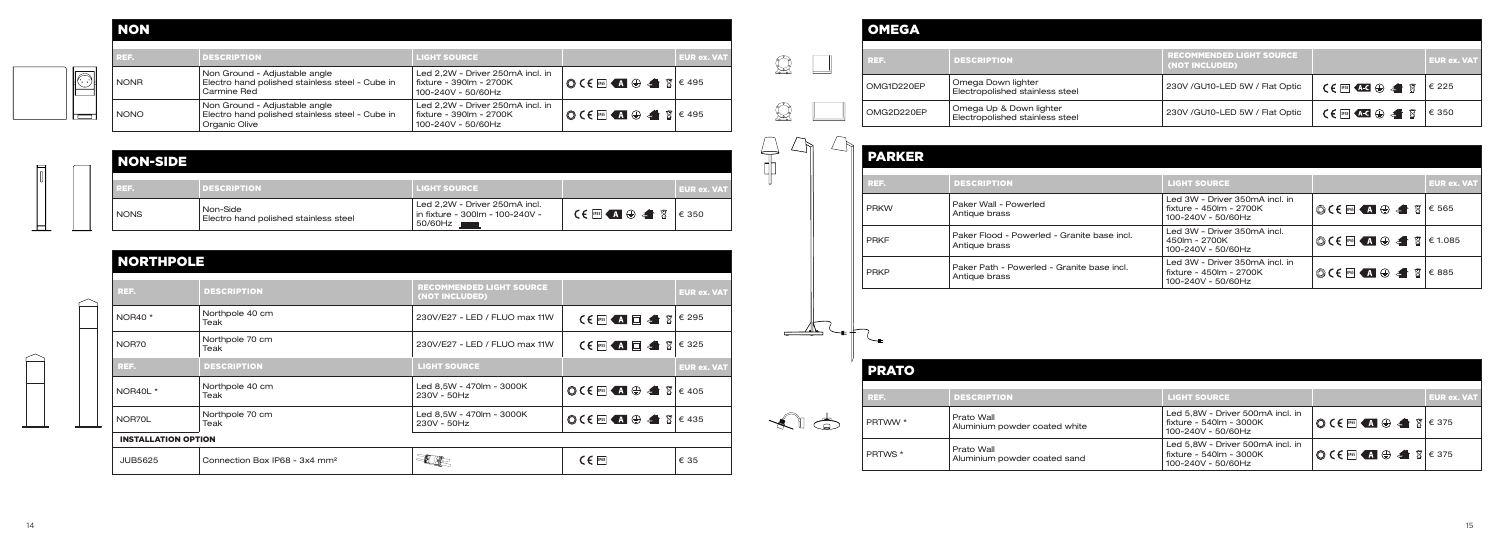|                 | Q-BIC                      |                                                                                  |                                                   |                                                         |                    |  |
|-----------------|----------------------------|----------------------------------------------------------------------------------|---------------------------------------------------|---------------------------------------------------------|--------------------|--|
|                 | REF.                       | <b>DESCRIPTION</b>                                                               | <b>RECOMMENDED LIGHT SOURCE</b><br>(NOT INCLUDED) |                                                         | <b>EUR ex. VAT</b> |  |
| $\circ$ $\circ$ | QB301D220EP                | Q-Bic 30 cm - 1 lamp - Adjustable angle 270°<br>Electropolished stainless steel  | 230V /GU10-LED 5W / Flat Optic                    | $CE \triangle C \oplus 1$                               | € 360              |  |
|                 | QB302D220EP                | Q-Bic 30 cm - 2 lamps - Adjustable angle 270°<br>Electropolished stainless steel | 230V /GU10-LED 5W / Flat Optic                    |                                                         | € 535              |  |
|                 | QB601D220EP                | Q-Bic 60 cm - 1 lamp - Adjustable angle 270°<br>Electropolished stainless steel  | 230V /GU10-LED 5W / Flat Optic                    | $CE$ $\blacksquare$ $\oplus$ $\clubsuit$ $\blacksquare$ | €485               |  |
|                 | QB602D220EP                | Q-Bic 60 cm - 2 lamps - Adjustable angle 270°<br>Electropolished stainless steel | 230V /GU10-LED 5W / Flat Optic                    |                                                         | € 660              |  |
|                 | <b>INSTALLATION OPTION</b> |                                                                                  |                                                   |                                                         |                    |  |
|                 |                            |                                                                                  |                                                   |                                                         |                    |  |
|                 | <b>JUB5625</b>             | Connection Box IP68 - 3x4 mm <sup>2</sup>                                        | <b>ELE</b>                                        | $CE$ $Pes$                                              | € 35               |  |
|                 | QBG1D220EP                 | Q-Bic Floor - 1 lamp - Adjustable angle 270°<br>Electropolished stainless steel  | 230V /GU10-LED 5W / Flat Optic                    | $CE$ <b>Existed</b> $\bigoplus$ $\mathcal{A}$ <b>B</b>  | € 290              |  |
|                 | QBG2D220EP                 | Q-Bic Floor - 2 lamps - Adjustable angle 270°<br>Electropolished stainless steel | 230V /GU10-LED 5W / Flat Optic                    | $C \in \mathbb{R}$ and $\oplus$ and $\overline{B}$      | €465               |  |
|                 | QBW1D220EP                 | Q-Bic Wall - 1 lamp - Not adjustable<br>Electropolished stainless steel          | 230V /GU10-LED 5W / Flat Optic                    | $CE = \Box \oplus \Diamond \Box$                        | € 290              |  |
| $\mathbb{C}^3$  | QBW2D220EP                 | Q-Bic Wall - 2 lamps - Not adjustable<br>Electropolished stainless steel         | 230V /GU10-LED 5W / Flat Optic                    | $CE$ <b>Existed</b> $\bigoplus$ $\mathcal{A}$ <b>B</b>  | €465               |  |

# **ROPY**

| <b>DESCRIPTION</b>                        | <b>RECOMMENDED LIGHT SOURCE</b><br>(NOT INCLUDED) |                                                                                                                                                                                                                                                                                                                                   | <b>EUR ex. VAT</b> |
|-------------------------------------------|---------------------------------------------------|-----------------------------------------------------------------------------------------------------------------------------------------------------------------------------------------------------------------------------------------------------------------------------------------------------------------------------------|--------------------|
| Rusty 40 cm<br>Cast Iron                  | 230V/E27 - LED / FLUO max 11W                     | $CE$ $\blacksquare$ $\blacksquare$ $\blacksquare$ $\blacksquare$ $\blacksquare$                                                                                                                                                                                                                                                   | € 195              |
| Rusty 70 cm<br>Cast Iron                  | 230V/E27 - LED / FLUO max 11W                     | $C \in \mathbb{F}$ $\mathbb{Z}$ $\mathbb{Z}$ $\mathbb{Z}$ $\mathbb{Z}$ $\mathbb{Z}$ $\mathbb{Z}$ $\mathbb{Z}$ $\mathbb{Z}$ $\mathbb{Z}$ $\mathbb{Z}$ $\mathbb{Z}$ $\mathbb{Z}$ $\mathbb{Z}$ $\mathbb{Z}$ $\mathbb{Z}$ $\mathbb{Z}$ $\mathbb{Z}$ $\mathbb{Z}$ $\mathbb{Z}$ $\mathbb{Z}$ $\mathbb{Z}$ $\mathbb{Z}$ $\mathbb{Z}$ $\$ | € 275              |
| <b>DESCRIPTION</b>                        | <b>LIGHT SOURCE</b>                               |                                                                                                                                                                                                                                                                                                                                   | <b>EUR ex. VAT</b> |
| Rusty 40 cm<br>Cast Iron                  | Led 8,5W - 470lm - 3000K<br>230V - 50Hz           | $\bigcirc$ CE $\blacksquare$ $\oplus$ $\blacksquare$ $\blacksquare$ $\blacksquare$ $\epsilon$ 305                                                                                                                                                                                                                                 |                    |
| Rusty 70 cm<br>Cast Iron                  | Led 8,5W - 470lm - 3000K<br>230V - 50Hz           | $\circledcirc$ ( $\in$ $\blacksquare$ $\oplus$ $\clubsuit$ $\blacksquare$ $\blacksquare$                                                                                                                                                                                                                                          | € 385              |
| ON                                        |                                                   |                                                                                                                                                                                                                                                                                                                                   |                    |
| Connection Box IP68 - 3x4 mm <sup>2</sup> |                                                   | $C \in \mathbb{F}$                                                                                                                                                                                                                                                                                                                | € 35               |

|  | REF.           | <b>DESCRIPTION</b>                                                                       | <b>LIGHT SOURCE</b>                            |                                                              | <b>EUR ex. VAT</b> |
|--|----------------|------------------------------------------------------------------------------------------|------------------------------------------------|--------------------------------------------------------------|--------------------|
|  | <b>RPYTBAB</b> | Ropy Table 25 cm<br>Aluminium powder coated frame anthracite +<br>Polyolefin ropes black | Solar Led 1W + USB charging<br>150m - 2700K    | $C \in \mathbb{F}$ and $\circledast$ and $\circledast$       | € 365              |
|  | <b>RPYTBGG</b> | Ropy Table 25 cm<br>Aluminium powder coated frame green +<br>Polyolefin ropes green      | Solar Led 1W + USB charging<br>150m - 2700K    | $CE = A \otimes A$                                           | € 365              |
|  | <b>RPYTBSD</b> | Ropy Table 25 cm<br>Aluminium powder coated frame sand +<br>Polyolefin ropes desert      | Solar Led 1W + USB charging<br>150m - 2700K    | $CE$ <b>Exi</b> $\mathbf{A} \otimes \mathbf{A}$ <b>X</b>     | € 365              |
|  | RPY040AB       | Ropy 40 cm<br>Aluminium powder coated frame anthracite +<br>Polyolefin ropes black       | Solar Led 2,6W + USB charging<br>400lm - 2700K | $CE$ $\blacksquare$ $\lozenge$ $\blacksquare$ $\blacksquare$ | € 465              |
|  | RPY040GG       | Ropy 40 cm<br>Aluminium powder coated frame green +<br>Polyolefin ropes green            | Solar Led 2,6W + USB charging<br>400lm - 2700K | $CE = AB \Leftrightarrow AB$                                 | € 465              |
|  | RPY040SD       | Ropy 40 cm<br>Aluminium powder coated frame sand +<br>Polyolefin ropes desert            | Solar Led 2,6W + USB charging<br>400m - 2700K  | $CE = AB \Leftrightarrow AB$                                 | €465               |

# RUSTY

(書)

|   | REF.           | <b>DESCRIPTION</b>                        | <b>RECOMMENDED LIGHT SOURCE</b><br>(NOT INCLUDED) |                                    | <b>EUR ex. VAT</b>                                                                                                                                                                                                                                                                                                                                                                                                                                                                                                                                                                                                                                                                                                 |
|---|----------------|-------------------------------------------|---------------------------------------------------|------------------------------------|--------------------------------------------------------------------------------------------------------------------------------------------------------------------------------------------------------------------------------------------------------------------------------------------------------------------------------------------------------------------------------------------------------------------------------------------------------------------------------------------------------------------------------------------------------------------------------------------------------------------------------------------------------------------------------------------------------------------|
| 簊 | RUS40          | Rusty 40 cm<br>Cast Iron                  | 230V/E27 - LED / FLUO max 11W                     |                                    |                                                                                                                                                                                                                                                                                                                                                                                                                                                                                                                                                                                                                                                                                                                    |
|   | RUS70          | Rusty 70 cm<br>Cast Iron                  | 230V/E27 - LED / FLUO max 11W                     |                                    |                                                                                                                                                                                                                                                                                                                                                                                                                                                                                                                                                                                                                                                                                                                    |
|   | REF.           | <b>DESCRIPTION</b>                        | <b>LIGHT SOURCE</b>                               |                                    | <b>EUR ex. VAT</b>                                                                                                                                                                                                                                                                                                                                                                                                                                                                                                                                                                                                                                                                                                 |
|   | RUS40L         | Rusty 40 cm<br>Cast Iron                  | Led 8,5W - 470lm - 3000K<br>230V - 50Hz           |                                    |                                                                                                                                                                                                                                                                                                                                                                                                                                                                                                                                                                                                                                                                                                                    |
|   | RUS70L         | Rusty 70 cm<br>Cast Iron                  | Led 8,5W - 470lm - 3000K<br>230V - 50Hz           |                                    |                                                                                                                                                                                                                                                                                                                                                                                                                                                                                                                                                                                                                                                                                                                    |
|   |                |                                           |                                                   |                                    |                                                                                                                                                                                                                                                                                                                                                                                                                                                                                                                                                                                                                                                                                                                    |
|   | <b>JUB5625</b> | Connection Box IP68 - 3x4 mm <sup>2</sup> |                                                   | $C \in \mathbb{F}$ <sup>1P68</sup> | € 35                                                                                                                                                                                                                                                                                                                                                                                                                                                                                                                                                                                                                                                                                                               |
|   |                |                                           | <b>INSTALLATION OPTION</b>                        |                                    | $C \in \mathbb{F}$ ss $\mathbb{E}$ $\mathbb{E}$ $\mathbb{E}$ $\mathbb{E}$ $\mathbb{E}$ $\mathbb{E}$ $\mathbb{E}$ 195<br>$\bigcirc$ CE $\blacksquare$ $\bigcirc$ $\blacksquare$ $\bigcirc$ $\bigcirc$ $\blacksquare$ $\in$ 305<br>$\bigcirc$ CE $\blacksquare$ $\blacksquare$ $\bigcirc$ $\blacksquare$ $\blacksquare$ $\blacksquare$ $\blacksquare$ $\blacksquare$ $\blacksquare$ $\blacksquare$ $\blacksquare$ $\blacksquare$ $\blacksquare$ $\blacksquare$ $\blacksquare$ $\blacksquare$ $\blacksquare$ $\blacksquare$ $\blacksquare$ $\blacksquare$ $\blacksquare$ $\blacksquare$ $\blacksquare$ $\blacksquare$ $\blacksquare$ $\blacksquare$ $\blacksquare$ $\blacksquare$ $\blacksquare$ $\blacksquare$ $\bl$ |

 $\boxed{\circ}$   $\boxed{\bullet}$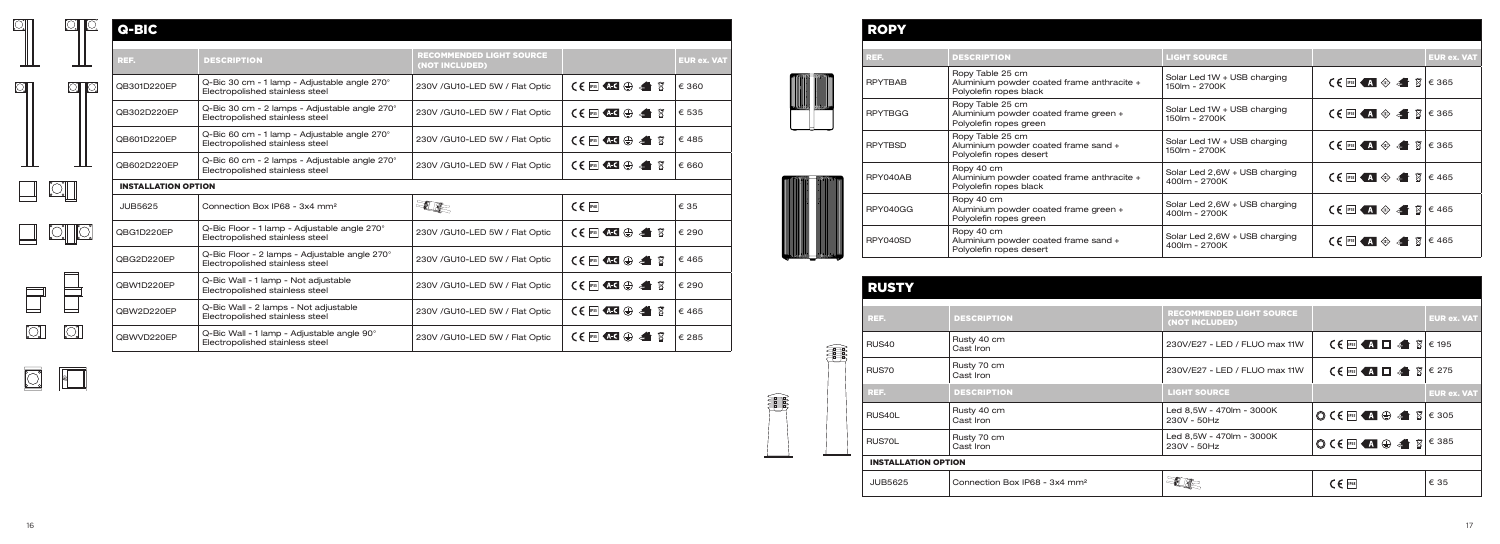| REF.            | <b>DESCRIPTION</b>                                        | <b>LIGHT SOURCE</b>                        |                                                                                                                                                                                                                                                                                                                                                                                                                                                                                                                                                                                                                                    | <b>EUR ex. VAT</b> | $\mathbb R$               |                  | <b>DESCRIPTION</b>                                                                                     | <b>LIGHT SOURCE</b>                                     |                                                                              | <b>EUR ex. VAT</b> |
|-----------------|-----------------------------------------------------------|--------------------------------------------|------------------------------------------------------------------------------------------------------------------------------------------------------------------------------------------------------------------------------------------------------------------------------------------------------------------------------------------------------------------------------------------------------------------------------------------------------------------------------------------------------------------------------------------------------------------------------------------------------------------------------------|--------------------|---------------------------|------------------|--------------------------------------------------------------------------------------------------------|---------------------------------------------------------|------------------------------------------------------------------------------|--------------------|
| <b>SPK</b>      | Spiky 10 x 100 cm - Powerled<br>Antique brass             | Led 3W - 450lm - 2700K<br><b>HARABARAH</b> | $C \in \mathbb{F}$ $\left\{ \blacksquare \oplus \blacksquare \oplus \blacksquare \oplus \blacksquare \oplus \blacksquare \oplus \blacksquare \oplus \blacksquare \oplus \blacksquare \oplus \blacksquare \oplus \blacksquare \oplus \blacksquare \oplus \blacksquare \oplus \blacksquare \oplus \blacksquare \oplus \blacksquare \oplus \blacksquare \oplus \blacksquare \oplus \blacksquare \oplus \blacksquare \oplus \blacksquare \oplus \blacksquare \oplus \blacksquare \oplus \blacksquare \oplus \blacksquare \oplus \blacksquare \oplus \blacksquare \oplus \blacksquare \oplus \blacksquare \oplus \blacksquare \oplus \$ |                    |                           | <b>SPTWBR</b>    | Spotty Wall<br>Aluminium powder coated bronze                                                          | LED 3W - Driver 350mA incl. in fixture<br>450lm - 2700K | $C \in \mathbb{F}$ $\mathbb{Z} \oplus \mathbb{Z}$ $\mathbb{Z}$ $\in$ 260     |                    |
| <b>SPKG</b>     | Spiky Ground 10 x 40 cm - Powerled<br>Antique brass       | Led 3W - 450lm - 2700K<br><b>HARRAHAMI</b> | $\mathsf{CE}$ is $\mathsf{A} \otimes \mathsf{A}$ $\upbeta$ $\in$ 245                                                                                                                                                                                                                                                                                                                                                                                                                                                                                                                                                               |                    |                           | <b>SPTHBR</b>    | Spotty Spike lamp<br>Aluminium powder coated bronze                                                    | LED 3W - 450lm - 2700K                                  | $\mathsf{CE}$ is $\mathsf{A} \otimes \mathsf{A}$ $\mathbb{B}$ $\epsilon$ 195 |                    |
| <b>REQUIRED</b> |                                                           |                                            |                                                                                                                                                                                                                                                                                                                                                                                                                                                                                                                                                                                                                                    |                    | $\mathbf{Q}^{\mathbf{b}}$ | SPTS06BR         | Spotty Spike 60 cm                                                                                     |                                                         |                                                                              | € 45               |
|                 | IP68 LED Driver 350mA 9W 100-240V 50-60Hz                 |                                            |                                                                                                                                                                                                                                                                                                                                                                                                                                                                                                                                                                                                                                    |                    |                           |                  | Aluminium powder coated bronze                                                                         |                                                         |                                                                              |                    |
| <b>EDCONKIT</b> | + Connection box JUB5625 + Junction Box<br><b>JUB5630</b> | The                                        | $C \in \mathbb{F}^{68}$                                                                                                                                                                                                                                                                                                                                                                                                                                                                                                                                                                                                            | € 90               |                           | SPTS120BR        | Spotty Spike 120 cm<br>Aluminium powder coated bronze                                                  |                                                         |                                                                              | € 55               |
|                 |                                                           |                                            |                                                                                                                                                                                                                                                                                                                                                                                                                                                                                                                                                                                                                                    |                    |                           | <b>REQUIRED</b>  |                                                                                                        |                                                         |                                                                              |                    |
|                 |                                                           |                                            |                                                                                                                                                                                                                                                                                                                                                                                                                                                                                                                                                                                                                                    |                    |                           |                  |                                                                                                        |                                                         |                                                                              |                    |
| DRI1            | IP68 LED Driver 350mA 9W 100-240V 50-60Hz                 |                                            | $C \in \mathbb{F}$                                                                                                                                                                                                                                                                                                                                                                                                                                                                                                                                                                                                                 | € 40               |                           | <b>LEDCONKIT</b> | IP68 LED Driver 350mA 9W 100-240V 50-60Hz<br>+ Connection box JUB5625 + Junction Box<br><b>JUB5630</b> | ELLE                                                    | $C \in \mathbb{P}$ 68                                                        | € 90               |
|                 |                                                           |                                            |                                                                                                                                                                                                                                                                                                                                                                                                                                                                                                                                                                                                                                    |                    |                           | <b>OR</b>        |                                                                                                        |                                                         |                                                                              |                    |
| SPIKY LOUNGE    |                                                           |                                            |                                                                                                                                                                                                                                                                                                                                                                                                                                                                                                                                                                                                                                    |                    |                           |                  |                                                                                                        |                                                         |                                                                              |                    |
|                 |                                                           |                                            |                                                                                                                                                                                                                                                                                                                                                                                                                                                                                                                                                                                                                                    |                    |                           | DRI1             | IP68 LED Driver 350mA 9W 100-240V 50-60Hz                                                              |                                                         | $C \in \mathbb{P}$ 68                                                        | € 40               |
|                 |                                                           |                                            |                                                                                                                                                                                                                                                                                                                                                                                                                                                                                                                                                                                                                                    |                    |                           |                  |                                                                                                        |                                                         |                                                                              |                    |

### **SPIKY**

| REF.             | <b>DESCRIPTION</b>                                                                                     | <b>LIGHT SOURCE</b>                        |                               | <b>EUR ex. VAT</b> |  |  |  |
|------------------|--------------------------------------------------------------------------------------------------------|--------------------------------------------|-------------------------------|--------------------|--|--|--|
| <b>SPK</b>       | Spiky 10 x 100 cm - Powerled<br>Antique brass                                                          | <b>THIHHHHHH</b><br>Led 3W - 450lm - 2700K | $CE$ ips $AB$ $\otimes$ $AB$  | € 295              |  |  |  |
| <b>SPKG</b>      | Spiky Ground 10 x 40 cm - Powerled<br>Antique brass                                                    | <b>THIHHHHHH</b><br>Led 3W - 450lm - 2700K | $CE$ ipss $AA$ $\otimes$ $AB$ | € 245              |  |  |  |
| <b>REQUIRED</b>  |                                                                                                        |                                            |                               |                    |  |  |  |
| <b>LEDCONKIT</b> | IP68 LED Driver 350mA 9W 100-240V 50-60Hz<br>+ Connection box JUB5625 + Junction Box<br><b>JUB5630</b> |                                            | $C \in$ [IP68]                | € 90               |  |  |  |
| <b>OR</b>        |                                                                                                        |                                            |                               |                    |  |  |  |
| DRI1             | IP68 LED Driver 350mA 9W 100-240V 50-60Hz                                                              |                                            | $CE$ $Fes$                    | € 40               |  |  |  |

| <b>DESCRIPTION</b>                                                                              | <b>LIGHT SOURCE</b>                                    |                                 | <b>EUR ex. VAT</b> |
|-------------------------------------------------------------------------------------------------|--------------------------------------------------------|---------------------------------|--------------------|
| Spotty Wall<br>Aluminium powder coated bronze                                                   | LED 3W - Driver 350mA incl. in fixture<br>450m - 2700K | $C \in \mathbb{F}$ $A \oplus A$ | € 260              |
| Spotty Spike lamp<br>Aluminium powder coated bronze                                             | LED 3W - 450 m - 2700K                                 | $CE$ ipss $AB$ $\otimes$ $AB$   | € 195              |
| Spotty Spike 60 cm<br>Aluminium powder coated bronze                                            |                                                        |                                 | € 45               |
| Spotty Spike 120 cm<br>Aluminium powder coated bronze                                           |                                                        |                                 | € 55               |
|                                                                                                 |                                                        |                                 |                    |
| IP68 LED Driver 350mA 9W 100-240V 50-60Hz<br>+ Connection box JUB5625 + Junction Box<br>JUB5630 |                                                        | $C \in F$ [IP68]                | € 90               |
|                                                                                                 |                                                        |                                 |                    |
| IP68 LED Driver 350mA 9W 100-240V 50-60Hz                                                       |                                                        | $C \in F$ <sub>IP68</sub>       | € 40               |

| € 635 |  | <b>TESLA WALL</b> |                                                                              |                                                                          |                                                      |                    |
|-------|--|-------------------|------------------------------------------------------------------------------|--------------------------------------------------------------------------|------------------------------------------------------|--------------------|
|       |  | REF.              | <b>DESCRIPTION</b>                                                           | LIGHT SOURCE                                                             |                                                      | <b>EUR ex. VAT</b> |
|       |  | <b>TSLWA</b>      | <b>Tesla Wall</b><br>Aluminium powder coated black +<br>Handmade clear glass | Led 4W - Decorative led filament<br>bulb incl.- 230V/E27 - 280lm / 2200K | $C \in \mathbb{R}^n$ and $\oplus$ and $\mathbb{R}^n$ | € 300              |

| REF.  | <b>DESCRIPTION</b>                                  | <b>LIGHT SOURCE</b>                                  |                                                     | <b>EUR ex. VAT</b> |
|-------|-----------------------------------------------------|------------------------------------------------------|-----------------------------------------------------|--------------------|
| ' SPL | Spiky Floor Lamp - Powerled<br><b>Antique Brass</b> | Led 3W - Driver 350mA incl. in<br>100-240V - 50/60Hz | CE l®G <a <▲="" td="" □="" 図<=""><td>€ 635</td></a> | € 635              |

# **SPOTTY**

| <b>LIGHT SOURCE,</b>                                                     |                                                      | <b>EUR ex. VAT</b> |
|--------------------------------------------------------------------------|------------------------------------------------------|--------------------|
| Led 4W - Decorative led filament<br>bulb incl.- 230V/E27 - 280lm / 2200K | $CE$ $P$ $E$ $\bigoplus$ $\bigoplus$ $\bigoplus$ $E$ | € 300              |

| $\sim$ |              | <b>TESLA CEILING</b>                                                     |                                                                          |                                                    |                    |  |  |  |
|--------|--------------|--------------------------------------------------------------------------|--------------------------------------------------------------------------|----------------------------------------------------|--------------------|--|--|--|
|        | REE.         | <b>DESCRIPTION</b>                                                       | <b>LIGHT SOURCE</b>                                                      |                                                    | <b>EUR ex. VAT</b> |  |  |  |
| __     | <b>TSLCA</b> | Tesla Ceiling<br>Aluminium powder coated black +<br>Handmade clear glass | Led 4W - Decorative led filament<br>bulb incl.- 230V/E27 - 280lm / 2200K | $C \in \mathbb{F}^n$ and $\oplus$ and $\mathbb{F}$ | € 280              |  |  |  |

 $\overline{A}$ ノー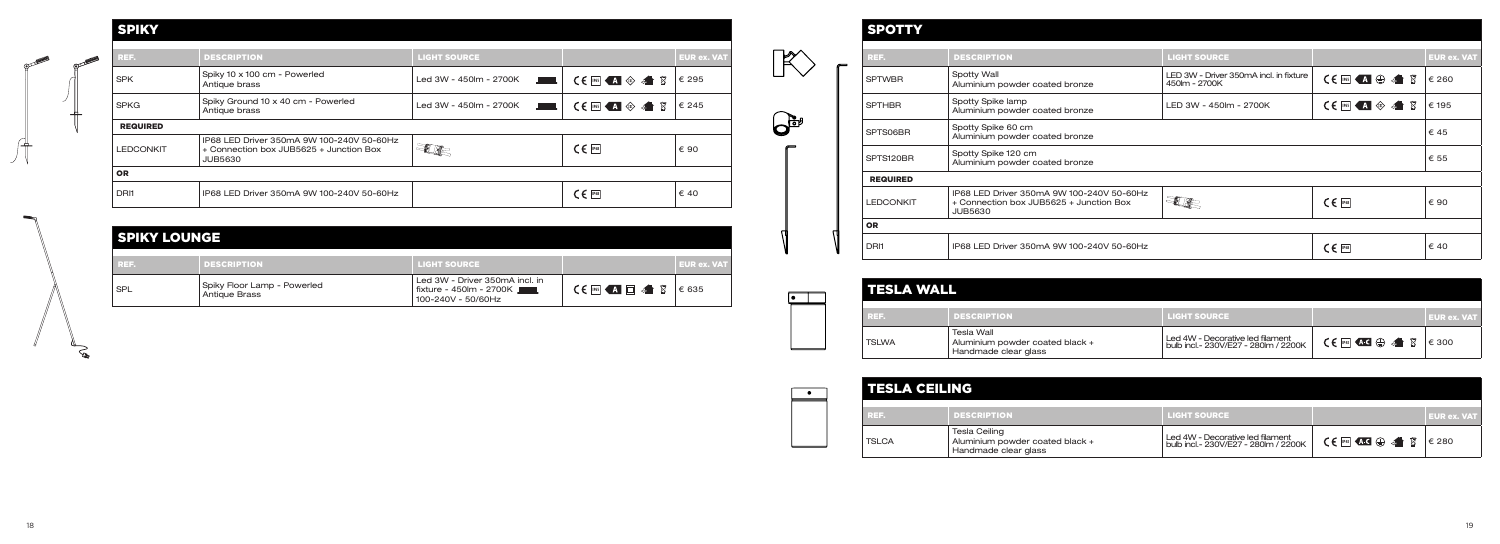### ACCESSORIES

We recommend for the following articles: BMY, OMG, QB, WAL a LED - GU10 with a flat optic with a max of 5W. We recommend for the following articles: CLB, ELL, IRN, LIG, RUS, NPT a fluorscent led bulb of max 11W.

### **TRICTAR**

|                          | .               |                                                    |                                                                          |                                                            |             |
|--------------------------|-----------------|----------------------------------------------------|--------------------------------------------------------------------------|------------------------------------------------------------|-------------|
| $\overline{\phantom{a}}$ | REF.            | <b>DESCRIPTION</b>                                 | <b>LIGHT SOURCE</b>                                                      |                                                            | EUR ex. VAT |
|                          | <b>TRS045OM</b> | Tristar 45 cm<br>Teak frame + Handmade opal glass  | Led 4W - Decorative led filament<br>bulb incl.- 230V/E27 - 280lm / 2200K | $CE$ <b>EG</b> $AC$ $\oplus$ $A$ $B$                       | €485        |
|                          | TRS045SM        | Tristar 45 cm<br>Teak frame + Handmade smoke glass | Led 4W - Decorative led filament<br>bulb incl.- 230V/E27 - 280lm / 2200K | $CE$ <b>Mg</b> $AB \oplus$ $AB$                            | €485        |
|                          | <b>TRS050OM</b> | Tristar 50 cm<br>Teak frame + Handmade opal glass  | Led 4W - Decorative led filament<br>bulb incl.- 230V/E27 - 280lm / 2200K | $CE$ $\blacksquare$ $\oplus$ $\blacksquare$ $\blacksquare$ | € 585       |
|                          | TRS050SM        | Tristar 50 cm<br>Teak frame + Handmade smoke glass | Led 4W - Decorative led filament<br>bulb incl.- 230V/E27 - 280lm / 2200K | $CE$ <b>Exists</b> $\oplus$ $\clubsuit$ $\S$               | € 585       |

| NOT INCLUDED IN THE PRICES OF THE FIXTURES                                                                                                                               |                    |  |  |  |  |  |  |
|--------------------------------------------------------------------------------------------------------------------------------------------------------------------------|--------------------|--|--|--|--|--|--|
|                                                                                                                                                                          |                    |  |  |  |  |  |  |
|                                                                                                                                                                          |                    |  |  |  |  |  |  |
| <b>FITTING - BULB</b><br>REF.<br><b>DESCRIPTION</b>                                                                                                                      | <b>EUR ex. VAT</b> |  |  |  |  |  |  |
| <b>LIGB</b><br>Stainless Steel Spike: LIG / NOR / ELL / IRN                                                                                                              | € 40               |  |  |  |  |  |  |
| Stainless Steel Spike:<br><b>LBN</b><br>QB30 / QB60 / TWIN / MSO / NONS                                                                                                  | € 35               |  |  |  |  |  |  |
| Stainless Steel Spike: QBG1D220EP /<br><b>LBQ</b><br>QBG2D220EP / QBWVD220EP / NON                                                                                       | € 35               |  |  |  |  |  |  |
| 55 cm<br>$50 \text{ cm}$<br><b>LBNPT</b><br>Stainless Steel Spike: NPT                                                                                                   | € 40               |  |  |  |  |  |  |
| <b>LBD</b><br>Galvanised Steel Spike: DOMEF                                                                                                                              | € 60               |  |  |  |  |  |  |
| <b>LBDM</b><br>Galvanised Steel Spike: DOMEM                                                                                                                             | € 60               |  |  |  |  |  |  |
| Stainless Steel Spike: LOG<br><b>LBL</b>                                                                                                                                 | € 55               |  |  |  |  |  |  |
| LBR<br>Galvanised Steel Spike: RUS                                                                                                                                       | € 35               |  |  |  |  |  |  |
| Perforated Screen 360° - Stainless Steel<br><b>BL360</b>                                                                                                                 | € 15               |  |  |  |  |  |  |
| Perforated Screen 180° - Stainless Steel<br><b>BL180</b>                                                                                                                 | € 15               |  |  |  |  |  |  |
| Led 8.5W - 470lm - 3000K -<br>$\odot$ C E $\overline{1}$ FS<br><b>BINLS</b><br>Led insert for new or replacement fixtures<br>230V/50Hz                                   | € 80               |  |  |  |  |  |  |
| Led 2,2W - 390lm<br>Led insert for new or replacement fixtures with<br>$\odot$ CE $\overline{P^{55}}$<br><b>BINLR</b><br>various lightoutput<br>up to 4,3W 700lm - 2700K | € 75               |  |  |  |  |  |  |
| $C \in \mathbb{P}$ $\Box$<br>BIN <sub>2</sub><br>E27 Lamp Holder<br>220V/E27 - Led/Fluo max. 11W                                                                         | € 25               |  |  |  |  |  |  |
| IP68 - 9W - Led Driver 350mA<br>$C \in \mathbb{P}$ 68<br>DRI1<br>100-220V - 50/60Hz                                                                                      | € 40               |  |  |  |  |  |  |
| $C \in \mathbb{F}$<br><b>JUB5625</b><br>Connection Box IP68 - 3x4mm <sup>2</sup><br>-02-                                                                                 | € 35               |  |  |  |  |  |  |
| $C \in \mathbb{P}$ <sup>68</sup><br><b>JUB5630</b><br>Junction Box IP68 - 2x1,5mm <sup>2</sup>                                                                           | € 22               |  |  |  |  |  |  |

Treatment for use of stainless steel parts in marine environment on demand. Do not install energy saving bulbs on a movement detector!

Traitement pour utilisation des pièces en acier inoxydable en milieu marin sur demande.

Ne pas installer les ampoules fluorescente sur un détecteur de mouvement!

 $\Box$ 

| <b>TWIN</b> |                                            |                                                                                         |                                                                                                                                                                                                                                                                                                                                      |                    |
|-------------|--------------------------------------------|-----------------------------------------------------------------------------------------|--------------------------------------------------------------------------------------------------------------------------------------------------------------------------------------------------------------------------------------------------------------------------------------------------------------------------------------|--------------------|
| REF.        | <b>DESCRIPTION</b>                         | <b>LIGHT SOURCE</b>                                                                     |                                                                                                                                                                                                                                                                                                                                      | <b>EUR ex. VAT</b> |
| TWIN70W *   | Twin 70 cm - Powerled<br>Corian White      | Led 3,5W - Driver 350mA incl. in<br>fixture - 350lm - 2700K MMMMM<br>100-240V - 50/60Hz | $C \in \mathbb{F}$ and $\oplus$ and $\mathbb{F}$                                                                                                                                                                                                                                                                                     | € 595              |
| TWINUW *    | Twin Up or Down - Powerled<br>Corian White | Led 3,5W - Driver 350mA incl. in<br>100-240V - 50/60Hz                                  | $C \in \mathbb{P}$ s $\mathbb{C} \oplus \mathbb{C}$ $\mathbb{C}$ $\mathbb{C}$ $\mathbb{C}$ $\mathbb{C}$ $\mathbb{C}$ $\mathbb{C}$ $\mathbb{C}$ $\mathbb{C}$ $\mathbb{C}$ $\mathbb{C}$ $\mathbb{C}$ $\mathbb{C}$ $\mathbb{C}$ $\mathbb{C}$ $\mathbb{C}$ $\mathbb{C}$ $\mathbb{C}$ $\mathbb{C}$ $\mathbb{C}$ $\mathbb{C}$ $\mathbb{C}$ | € 315              |

- 
- 
- Die Behandlung für den Einsatz von Edelstahlteilen in Meeresumwelt ist auf Anfrage. Installieren Sie keine Sparbirne auf einem Bewegungsmelder!

| WAL1D220     | <b>Wally Wall</b><br>Antique brass | 230V /GU10-LED 5W / Flat Optic                    | <b>CERACEO SANTA BER</b> | $\epsilon$ 125     |
|--------------|------------------------------------|---------------------------------------------------|--------------------------|--------------------|
| REF.         | <b>DESCRIPTION</b>                 | <b>RECOMMENDED LIGHT SOURCE</b><br>(NOT INCLUDED) |                          | <b>EUR ex. VAT</b> |
| <b>WALLY</b> |                                    |                                                   |                          |                    |

Nous vous recommandons les articles suivants: BMY, OMG, QB, WA un LED – GU10 avec un optique platte avec un maximum de 5W. Nous recommendons pour les articles suivants: CLB, ELL, IRN, LIG, RUS, NPT une ampoule fluorescente led de max 11W.

Wir empfehlen für folgende Artikel: BMY, OMG, QB, WA eine LED-GU10 mit einem Flach Optik mit einem Maximum von 5W. Wir empfehlen für folgende Artikel: CLB, ELL, IRN, LIG, RUS, NPT eine Leuchtstofflampe led 11W max.